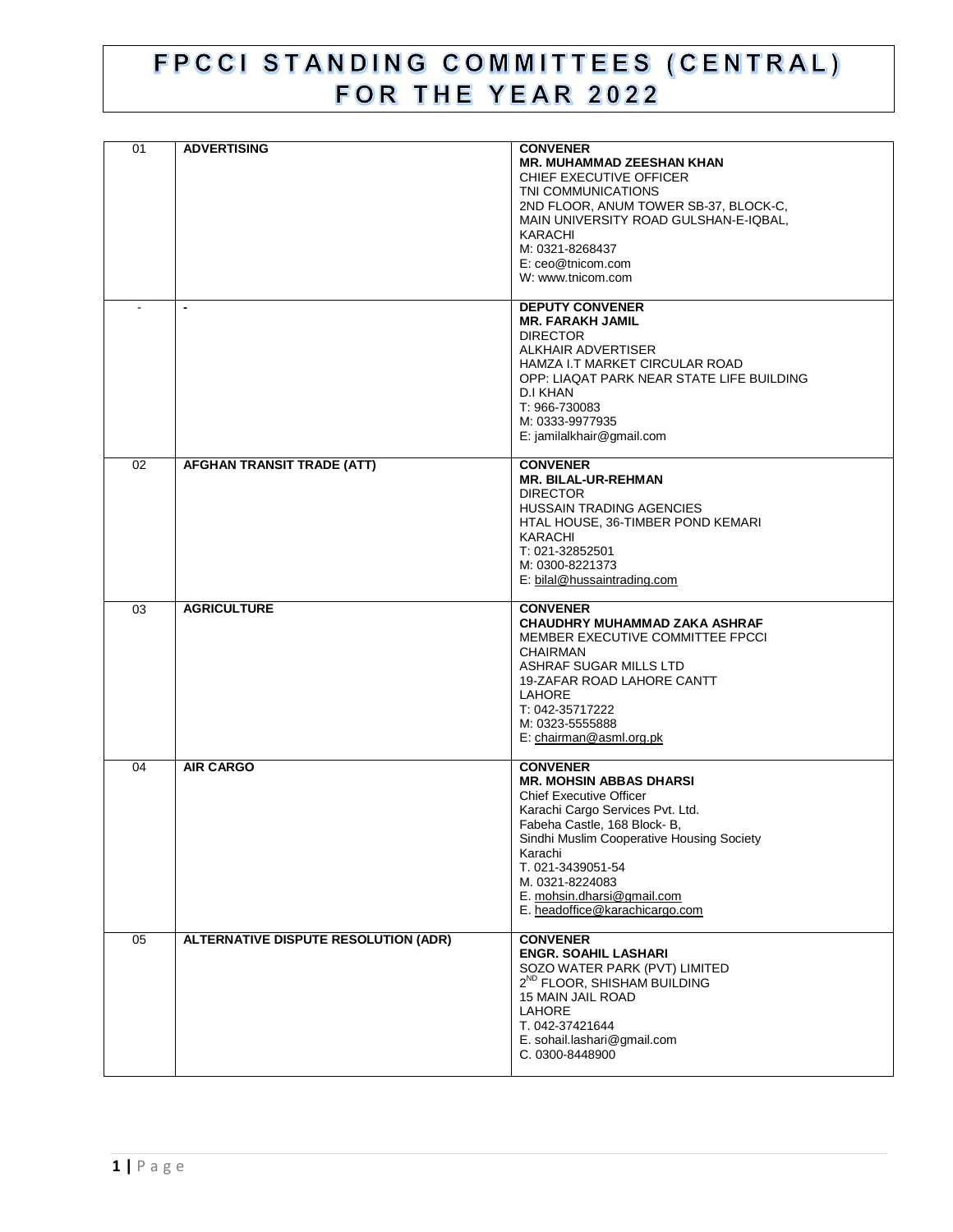| 06 | <b>ALTERNATIVE MEDICNES &amp; HEALTH PRODUCTS</b> | <b>CONVENER</b>                                            |
|----|---------------------------------------------------|------------------------------------------------------------|
|    |                                                   | <b>MR. ASAD PERVEZ QURESHI</b>                             |
|    |                                                   | <b>MANAGING DIRECTOR</b>                                   |
|    |                                                   | <b>KAMAL LABORATORIES</b>                                  |
|    |                                                   | 11-SHAMI ROAD CIVIL LINES<br>RAWALPINDI                    |
|    |                                                   | T: 051-5505700                                             |
|    |                                                   | M: 0300-5008464                                            |
|    |                                                   | E: kufzit@yahoo.com                                        |
|    |                                                   |                                                            |
|    | $\overline{\phantom{a}}$                          | <b>DEFPUTY CONVENER</b>                                    |
|    |                                                   | <b>MR. MUHAMMAD IQBAL</b>                                  |
|    |                                                   | <b>IQBAL HOMOEO STORE</b><br>R-43, SECTOR, 5C/2            |
|    |                                                   | BILAL TOWN NORTH KARACHI                                   |
|    |                                                   | KARACHI                                                    |
|    |                                                   | T. 021-36971967                                            |
|    |                                                   | C. 0300-2716963                                            |
|    | <b>AUTO INDUSTRY</b>                              |                                                            |
| 07 |                                                   | <b>CONVENER</b><br><b>MR. SHAFIQ AHMED SHAIKH</b>          |
|    |                                                   | <b>HEAD OF PUBLIC RELATIONS /</b>                          |
|    |                                                   | M.D. SECRETARIAT                                           |
|    |                                                   | PAK SUZUKI MOTOR COMPANY LTD.                              |
|    |                                                   | DSU-13, PAKISTAN STEEL INDUSTRIAL ESTATE                   |
|    |                                                   | <b>BIN QASIM</b>                                           |
|    |                                                   | <b>KARACHI</b><br>T: 021-34723521-23; 021-34723551-58      |
|    |                                                   | M: 0333-3416915                                            |
|    |                                                   | E: shafiqshaikh@paksuzuki.com.pk                           |
|    |                                                   |                                                            |
| 08 | <b>AVIATION</b>                                   | <b>CONVENER</b>                                            |
|    |                                                   | <b>MR. MOHAMMAD YAHYA POLANI</b><br><b>Chief Executive</b> |
|    |                                                   | Polani's (Pvt.) Ltd.                                       |
|    |                                                   | 49-53, Sind madrassah-Tul-Islam                            |
|    |                                                   | Hasrat Mohani Road                                         |
|    |                                                   | Karachi                                                    |
|    |                                                   | T: 021-32462000-1932462222-D                               |
|    |                                                   | M: 0300-8235777                                            |
|    |                                                   | E: yahyapolani@polanisgroup.com<br>W. www.polanisgroup.com |
|    |                                                   |                                                            |
|    | $\blacksquare$                                    | <b>DEPUTY CONVENER</b>                                     |
|    |                                                   | <b>MR. OMAIR OMERSON</b>                                   |
|    |                                                   | DIRECTOR, COSMOS TRAVELS                                   |
|    |                                                   | 47-B-FIRST FLOOR, BLOCK-6<br>PECHS SHAHRAH-E-FAISAL        |
|    |                                                   | <b>KARACHI</b>                                             |
|    |                                                   | T: 009221-32415422                                         |
|    |                                                   | E: info@pk.fcm.travel                                      |
|    |                                                   |                                                            |
|    | $\blacksquare$                                    | <b>DEPUTY CONVENER</b>                                     |
|    |                                                   | <b>MR. FAREED MAHMOOD GHANI</b><br>ARF LAW FIRM            |
|    |                                                   | OFFICE -1, FIRST FLOOR                                     |
|    |                                                   | 81-C, STREET 5, ZULFIQAR COMMERCIAL                        |
|    |                                                   | D.H.A, PHASE 8                                             |
|    |                                                   | KARACHI                                                    |
|    |                                                   | T. 021-35890275                                            |
|    |                                                   | C. 0300-8216089                                            |
|    |                                                   | WhatsApp. 0300-8224897<br>E. fareed@arflaw.com.pk          |
|    |                                                   | Web. www.arflaw.com.pk                                     |
|    |                                                   |                                                            |
|    | $\blacksquare$                                    | <b>DEPUTY CONVENER</b>                                     |
|    |                                                   | <b>MR. IMTIAZ AHMAD ANSARI</b>                             |
|    |                                                   | CEO<br>ANSARI & ANSARI                                     |
|    |                                                   | 602, AL-AMEERA CENTER, SHAHRAH-E-IRAQ                      |
|    |                                                   | KARACHI                                                    |
|    |                                                   | C. 0300-8243463                                            |
|    |                                                   |                                                            |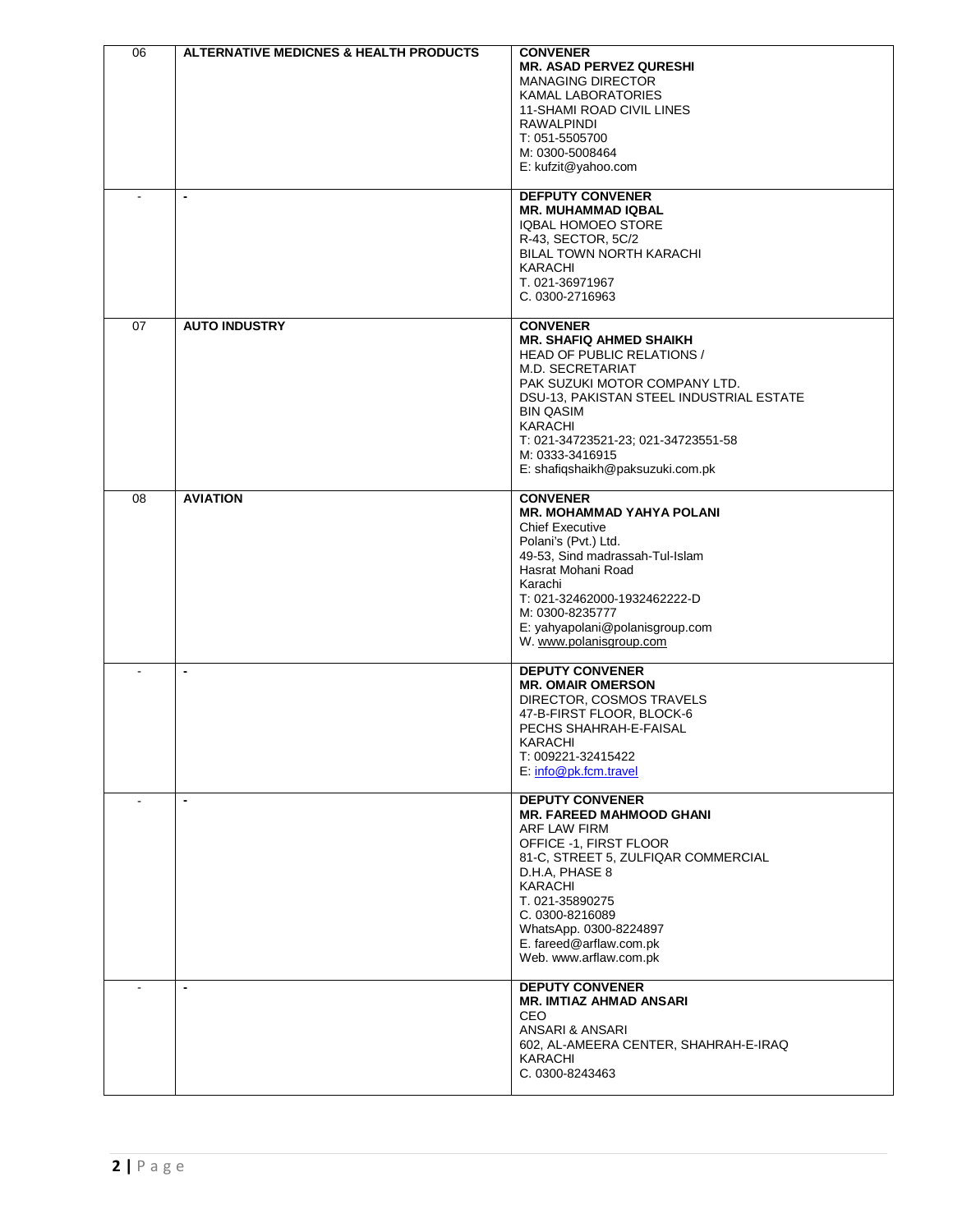| 09 | <b>BANKING, CREDIT &amp; FINANCE</b><br>$\overline{\phantom{a}}$ | <b>CONVENER</b><br><b>SHAIKH AMJAD RASHEED</b><br>MEMBER EXECUTIVE COMMITTEE FPCCI<br><b>CHAIRMAN</b><br>DISTRIBUTION CLUB PVT. LTD.<br>177-A SMHC SOCIETY,<br><b>KARACHI</b><br>C. 0300-8236450<br>T. 021-34305271-8, 34305279<br>E. imgcglobalpakistan@gmail.com<br>W. www.imgcglobal.com<br><b>DEPUTY CONVENER</b><br><b>MR. FARAZ PERVEZ</b><br>MEMBER GENERAL BODY FPCCI<br><b>PROPRIETOR</b><br>M/S. ZAFF TEXTILES<br>C-46/A, ESTATE AVENUE, S.I.T.E. KARACHI<br>T: 021-32565552<br>M: 03218249215<br>R: 021-35246488 |
|----|------------------------------------------------------------------|-----------------------------------------------------------------------------------------------------------------------------------------------------------------------------------------------------------------------------------------------------------------------------------------------------------------------------------------------------------------------------------------------------------------------------------------------------------------------------------------------------------------------------|
| 10 | <b>BANKING &amp; CREDIT MANAGEMENT</b>                           | E: faraz@zafftextiles.com<br><b>CONVENER</b><br><b>HAJI ABDUL GHANI USMAN</b>                                                                                                                                                                                                                                                                                                                                                                                                                                               |
|    |                                                                  | <b>CHAIRMAN</b><br>GHANI OSMAN SECURITIES (PVT) LIMITED<br>ADVISOR, AL-ABBAS SUGAR MILLS LTD.<br>PERDESI HOUSE, SURVEY NO. 2/1<br>RY-16, OLD QUEENS ROAD<br><b>KARACHI</b><br>TEL: 021-32470245/111-111224<br>MOB: 0300-8221082                                                                                                                                                                                                                                                                                             |
|    | $\blacksquare$                                                   | <b>DEPUTY CONVENER</b><br>MR. ABDUL JABBAR A. MOTIWALA<br><b>CHAIRMAN</b><br>SONA CORP.<br>44-C, LANE 3, RAHAT COMMERCIAL AREA<br>PHASE VI, D.H.A.<br><b>KARACHI</b><br>T. 021-35851511-2<br>C. 0300-8245522<br>E. ajmoti@hotmail.com                                                                                                                                                                                                                                                                                       |
| 11 | <b>BEDWEAR</b>                                                   | <b>CONVENER</b><br><b>MR. FARAZ PERVEZ</b><br><b>PROPRIETOR</b><br>M/S. ZAFF TEXTILES<br>C-46/A, ESTATE AVENUE, S.I.T.E.<br><b>KARACHI</b><br>T: 021-32565552<br>M: 03218249215<br>R: 021-35246488<br>E: faraz@zafftextiles.com                                                                                                                                                                                                                                                                                             |
|    | ٠                                                                | <b>DEPUTY CONVENER</b><br><b>MR. RIAZ DHEDHI</b><br><b>DIRECTOR</b><br>AL MADNI TEXTILES<br>F-441 A/2, SITE<br>KARACHI<br>M: 0300-2929123                                                                                                                                                                                                                                                                                                                                                                                   |
| 12 | <b>BLUE ECONOMY</b>                                              | <b>CONVENER</b><br><b>DR. NUZHAT KHAN</b><br><b>CEO</b><br><b>ELEENK</b><br>SUITE NO.301, 3RD FLOOR, BUSINESS CENTER<br>PECHS BLOCK-6 MAIN SHAHRAH-E-FAISAL<br>KARACHI<br>C: 0333-2247187<br>E: nuzhatk@gmail.com                                                                                                                                                                                                                                                                                                           |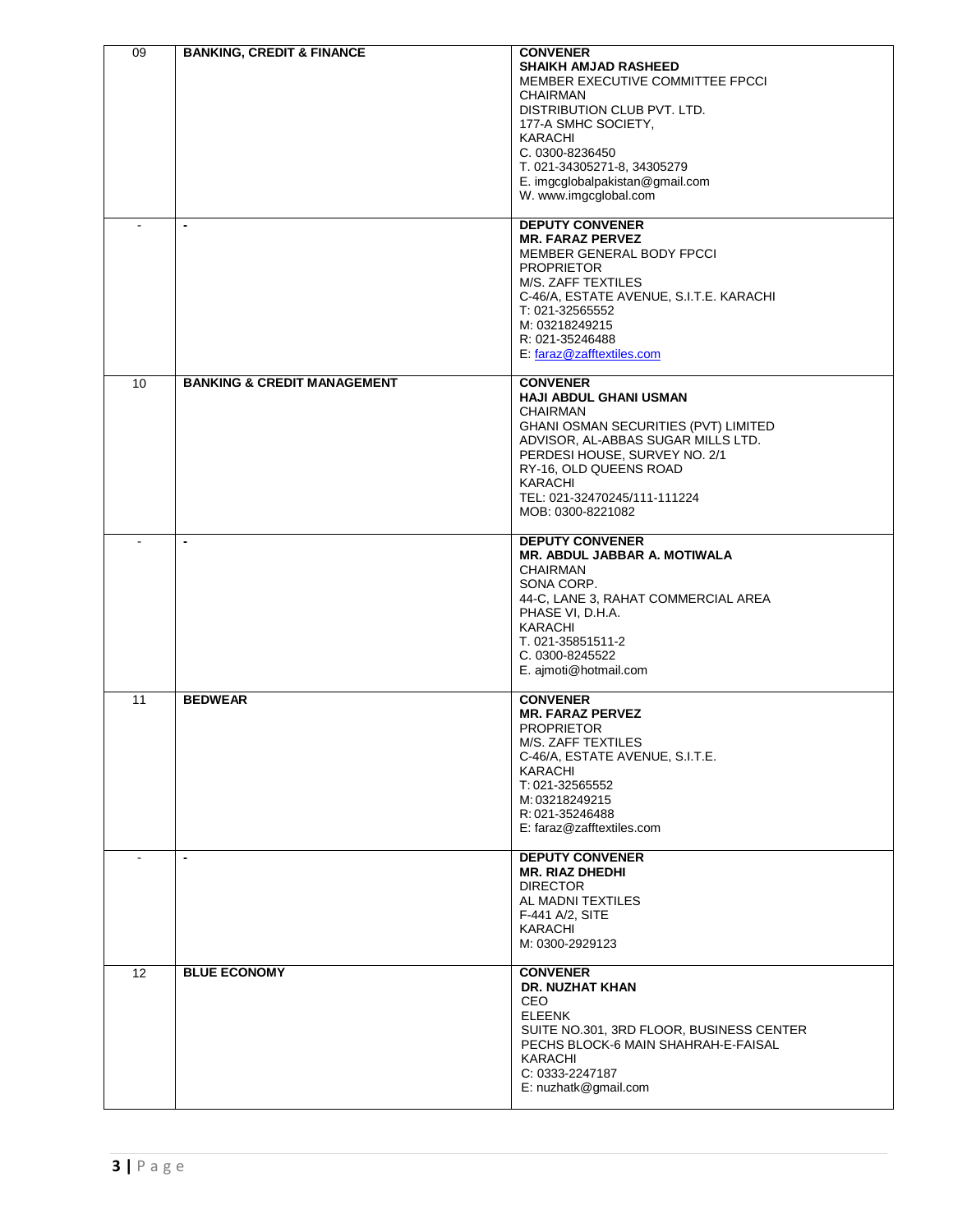| 13 | <b>BONDED CARRIER</b>                    | <b>CONVENER</b>                                               |
|----|------------------------------------------|---------------------------------------------------------------|
|    |                                          | <b>SYED SHAMS AHMED BURNEY</b><br><b>Director</b>             |
|    |                                          | Al Tajir & Co. Pvt. Ltd.                                      |
|    |                                          | Room No.414, Forth Floor, Haji Adam                           |
|    |                                          | Chamber News Chali KARACHI                                    |
|    |                                          | T: 021-32467570<br>M: 03222047547                             |
|    |                                          | E: burneyshams@gmail.com                                      |
|    |                                          |                                                               |
| 14 | <b>BUILDERS &amp; DEVELOPERS</b>         | <b>CONVENER</b><br><b>SYED SHOAIB MANSOOR</b>                 |
|    |                                          | <b>CEO</b>                                                    |
|    |                                          | S. S. ASSOCIATES                                              |
|    |                                          | SUITE #301, BUILDING 59-C                                     |
|    |                                          | KHAYABAN-E-SHAHBAZ                                            |
|    |                                          | LANE 4, D.H.A.<br>KARACHI                                     |
|    |                                          | T. 021-35243395                                               |
|    |                                          | C. 0321-8277868                                               |
| 15 | <b>CAPITAL MARKET &amp; SECURITIES</b>   | <b>CONVENER</b>                                               |
|    |                                          | <b>MR.ABDUL HAMEED ASLAM</b>                                  |
|    |                                          | DIRECTOR PORTFOLIO                                            |
|    |                                          | GHANI USMAN SECURITIES (PVT) LTD.                             |
|    |                                          | 5TH FLOOR, SASI ARCADE, MAIN<br>CLIFTON ROAD, BLOCK-7 CLIFTON |
|    |                                          | <b>KARACHI</b>                                                |
|    |                                          | T: 021-35363901                                               |
|    |                                          | C: 0300-8299842                                               |
|    |                                          | E: abdulhameedaslam@yahoo.com                                 |
| 16 | <b>CARPET &amp; RUGS</b>                 | <b>CONVENER</b>                                               |
|    |                                          | <b>MR. ZAHID NAZIR</b>                                        |
|    |                                          | <b>PROPRIETOR</b><br>M/S. SHAHID NAZIR CARPET CENTER 607,     |
|    |                                          | 6TH FLOOR, PANORAMA CENTER 1,                                 |
|    |                                          | FATIMA JINNAH ROAD,                                           |
|    |                                          | KARACHI                                                       |
|    |                                          | T: 0213567-1864<br>M: 03008205251                             |
|    |                                          | E: snccrugs@gmail.com                                         |
|    |                                          |                                                               |
| 17 | <b>CHEMICALS, DYES &amp; AUXILIARIES</b> | <b>CONVENER</b><br><b>MR. KAMRAN RIAZ BHARARA</b>             |
|    |                                          | <b>EXECUTIVE</b>                                              |
|    |                                          | RIAZ AHMED AJAZ AHMED                                         |
|    |                                          | BHARARA TOWER: MR 5/126, ZAKARIA LANE                         |
|    |                                          | <b>JODIA BAZAR</b><br>KARACHI.                                |
|    |                                          | T: 021-32440575/32440634/32435348                             |
|    |                                          | D. 021-32441853/32442243                                      |
|    |                                          | M: 0300-8251292                                               |
|    |                                          | E: riazncompany@yahoo.com; danishtraders69@yahoo.com          |
| 18 | <b>CORPORATE SHARIAH COMPLIANCE</b>      | <b>CONVENER</b>                                               |
|    |                                          | <b>MR. MUHAMMAD IBRAHIM ESSA</b><br>CEO                       |
|    |                                          | ALHAMD SHARIAH ADVISORY SERVICES                              |
|    |                                          | FLAT NO. 503, 8TH FLOOR, PLOT NO. 64, BLOCK-3                 |
|    |                                          | IBRAHIM RESIDENCY, C.P & BERAR SOCIETY                        |
|    |                                          | KARACHI                                                       |
|    |                                          | M: 0322-2671867<br>E: mibrahimesa@yahoo.com                   |
|    |                                          |                                                               |
|    | $\overline{\phantom{a}}$                 | <b>DEPUTY CONVENER</b><br><b>MR. MUHAMMAD TALHA</b>           |
|    |                                          | ALHAMD SHARIAH ADVISORY SERVICES                              |
|    |                                          | HOUSE NO. SDH-279                                             |
|    |                                          | <b>FALCON COMPLEX</b>                                         |
|    |                                          | FAISAL, STREET 4<br>AFOHS, SURVEY 5-A                         |
|    |                                          | KARACHI                                                       |
|    |                                          |                                                               |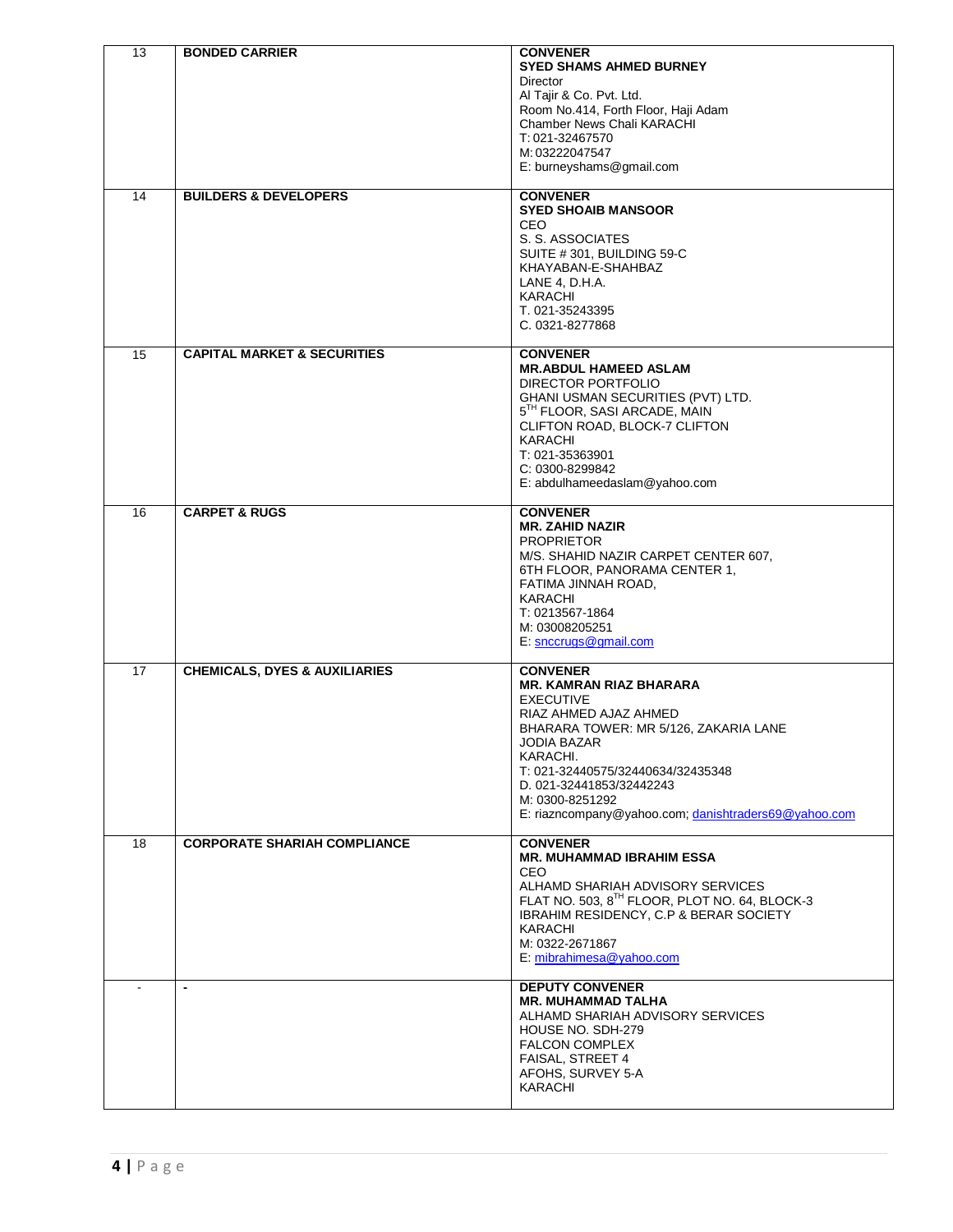|                 | $\blacksquare$                                                                                     | <b>DEPUTY CONVENER</b><br><b>MR. ASJAD SHOAIB</b><br><b>RESEARCHER</b><br>JAMIA DARUL ULOOM KARACHI<br>BOUNDARY OF JAMIA DARUL ULOOM<br>KORANGI INDUSTRIAL AREA<br><b>KARACHI</b><br>C: 03334923498<br>E: asjadshoaib@yahoo.com                                |
|-----------------|----------------------------------------------------------------------------------------------------|----------------------------------------------------------------------------------------------------------------------------------------------------------------------------------------------------------------------------------------------------------------|
| 19              | <b>COSMETICS &amp; SKIN CARE</b>                                                                   | <b>CONVENER</b><br><b>MR. WASIM SARWAR</b><br>Charmain Montis (Pvt.) Ltd.<br>Katar Bund Road Jinnah Industries Area<br>Thokar Niaz Baig<br>LAHORE<br>T: 042-36186377<br>M: 03344037799<br>E: wasim@montis.pk                                                   |
|                 |                                                                                                    | <b>DEPUTY CONVENER</b><br><b>MR. SAAD UR REHMAN</b><br>Senior Vice Chairman<br>Skin Care Company<br>A-71 S.I.T.E Super High Way<br>KARACHI<br>T: 021-36880744, 36411566<br>M: 03212999432<br>E:saad.rehman@skincarepakistan.com                                |
| 20              | <b>COTTAGE INDUSTRY</b>                                                                            | <b>CONVENER</b><br><b>MR. MUHAMMAD SOHAIL MEMON</b><br>Proprietor<br>M/s. Capital Cottage Industrial Corporation<br>Office No. 51/4, Al-Rahim Shoping Center<br>HYDERABAD M: 03003047644<br>R: 022-2783512<br>E: sohailmemonhyd@gmail.com<br>M: 0300-3047644   |
| $\overline{21}$ | <b>COTTON GINNING</b>                                                                              | <b>CONVENER</b><br>DR. JASSUMAL T. LEEMANI<br>HONARARY CONSUL GENERAL<br>CONSULATE GENERAL OF THE REPUBLIC OF<br>NIGER KARACHI<br>103/1 STREET NO.7, KHAYABAN-E-RAHAT<br>PHASE VI, DHA<br>KARACHI<br>M: 0333-3359777<br>E: cg@nigerconsulkarachi.com           |
|                 | $\overline{\phantom{a}}$                                                                           | <b>DEPUTY CONVENER</b><br><b>MR. SHAM LAL</b><br><b>MANAGING PARTNER</b><br>M/S. SHAN INDUSTRIES<br>HEAD OFFICE: G-03 COTTON EXCHAGE BUILDING,<br>I.I CHUNDRIGAR ROAD,<br>KARACHI<br>T: 021-32460145<br>M: 03008211143<br>E: cccommodities.pk@gmail.com        |
| 22              | <b>CRIME CONTROL &amp; FACILITATION FOR BUSINESS</b><br><b>COMMUNITY WITH ENFORCEMENT AGENCIES</b> | <b>CONVENER</b><br>MR. MUHAMMAD JAWED JILLANI<br><b>CHIEF EXECUTIVE</b><br><b>J.J. RICE</b><br>SUITE NO.815, 8 <sup>TH</sup> FLOOR<br><b>HUSSAIN TRADE CENTER</b><br>ALTAF HUSSAIN ROAD, NEW CHALLI<br>T. 0213-2214342<br>C. 0300-2000194<br>E. info@jjrice.co |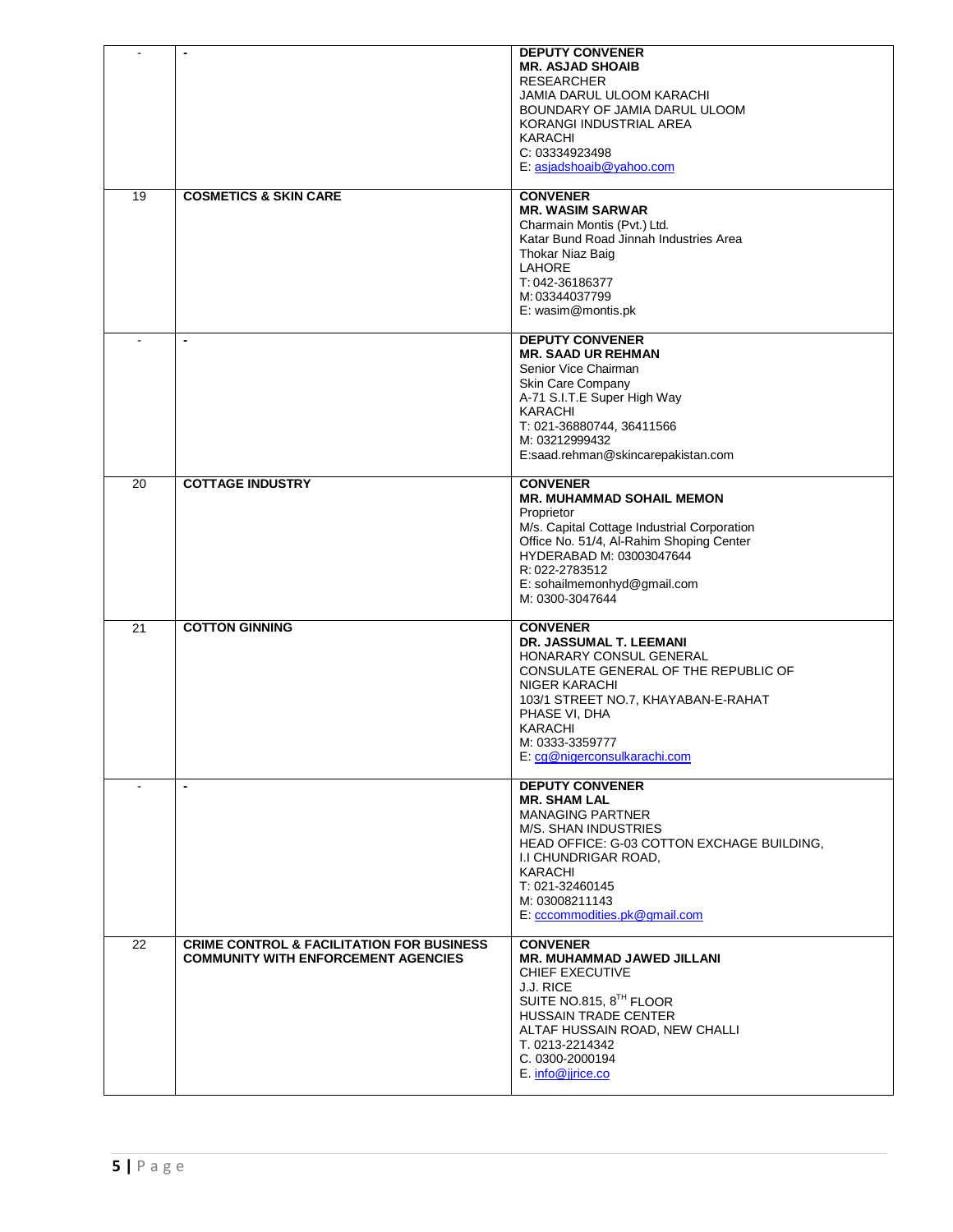| $\sim$         | $\blacksquare$               | <b>DEPUTY CONVENER</b><br><b>MR. FAREED BILWANY</b><br><b>BILWANI LAW ASSOCIATES</b><br>PLOT NO 276 GROUND FLOOR<br>AL MUSTAFA ARCADE HYDERABAD COLONY<br><b>KARACHI</b><br>T: 021 34122525                                                                                                |
|----------------|------------------------------|--------------------------------------------------------------------------------------------------------------------------------------------------------------------------------------------------------------------------------------------------------------------------------------------|
| 23             | <b>CUSTOMS</b>               | <b>CONVENER</b><br><b>MR. SAQUIB FAYYAZ MAGOON</b><br>Proprietor<br>Polar Bear (Pakistan)<br>Office No. 214, 2nd Floor, S.P. Chamber<br>B9-B1, Estate Avenue above UBL Ameen Bank, SITE Area,<br><b>KARACHI</b><br>T: 021-32550267-8<br>M: 03008228718<br>E: linkstextile@hotmail.com      |
| $\overline{a}$ | $\blacksquare$               | <b>DEPUTY CONVENER</b><br><b>MR. ABDUL JABBAR A. MOTIWALA</b><br><b>CHAIRMAN</b><br>SONA CORP.<br>44-C, LANE 3, RAHAT COMMERCIAL AREA<br>PHASE VI, D.H.A.<br><b>KARACHI</b><br>T. 021-35851511-2<br>C. 0300-8245522<br>E. ajmoti@hotmail.com                                               |
|                | $\blacksquare$               | <b>DEPUTY CONVENER</b><br><b>MR. ABDUS SAMAD SHEKHANI</b><br><b>PROPRIETOR</b><br><b>SAMAD ENTERPRISE</b><br>PLOT NO. 165, SECTOR, 24,<br>KORANGI INDUSTRIAL AREA,<br><b>KARACHI</b><br>T: 021-35121177<br>M: 03008221585<br>E: samadent@cyber.net.pk                                      |
| 24             | <b>CUSTOM AGENTS</b>         | <b>CONVENER</b><br><b>MR. MAQBOOL AHMED MALIK</b><br>CEO<br><b>UROOBA INTERNATIONAL</b><br>ROOM#, 2ND FLOOR, STATE LIFE<br>BUILDING #7, G. ALANA ROAD, TOWER<br>KARACHI<br>T: 021-32313611, 32313612<br>E: mmalik@uroobaint.com                                                            |
| 25             | <b>CUSTOM AGENTS AFFAIRS</b> | <b>CONVENER</b><br><b>MR. MUBASHAR HUSSAIN</b><br>Director (Supply Chain Management)<br>PKG International Shipping & Logistics Limited<br>PKG House, 28-C, OPF Society<br>Khayaban-e-Jinnah Road<br>Lahore<br>T. 042-111-111754<br>C. 0333-4638126<br>E. m.hussain@pkginternational.com.pk |
| $\overline{a}$ | $\blacksquare$               | <b>DEPUTY CONVENER</b><br><b>MR. AHMAD SHAHZAD KHAN</b><br><b>CEO</b><br>RIAZ UL HAQ LOGISTICS PVT LTD<br>OFFICE @ 206, 2 <sup>ND</sup> FLOOR<br>ROCK TRADE CENTER TOWER KHARADAR<br>KARACHI<br>M: 0300-8228274                                                                            |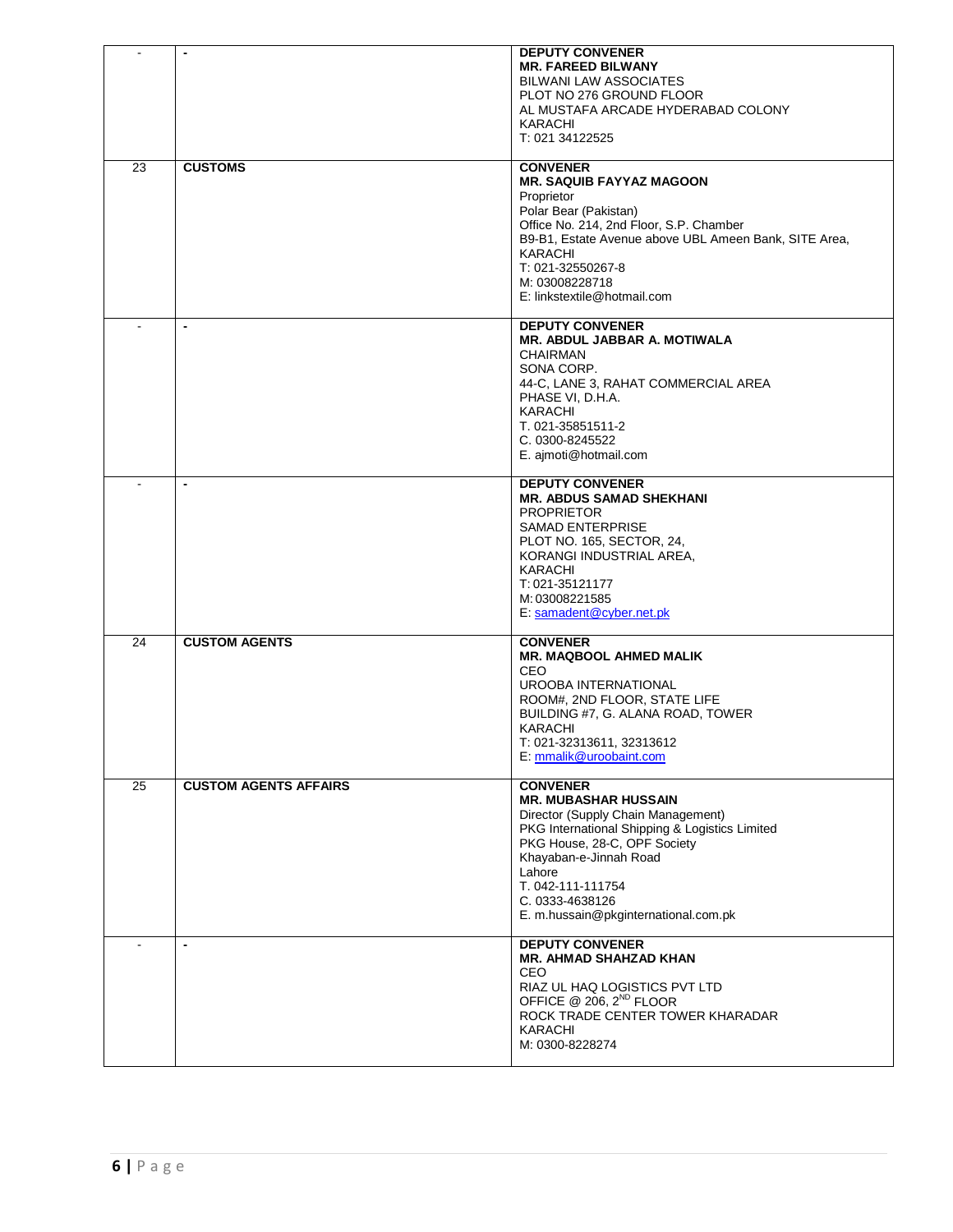| 26 | <b>CUSTOMS DRY PORTS</b>           | <b>CONVENER</b><br><b>MR. MUHAMMAD SIDDIQUE REHAN</b><br><b>COMMERCIAL CARRIES, 1</b>       |
|----|------------------------------------|---------------------------------------------------------------------------------------------|
|    |                                    | SHERPAO BLOCK<br>REHAN HOUSE, 114-C JAIL ROAD                                               |
|    |                                    | <b>GULBERG-II</b><br><b>LAHORE</b><br>M: 0300-9418913, 0334-0071485                         |
| 27 | <b>CUSTOM INTELLIGENCE</b>         | <b>CONVENER</b><br><b>MR. QAMAR ALAM</b>                                                    |
|    |                                    | <b>MANAGING DIRECTOR</b><br><b>CARGO LINKERS</b><br>213, BLOCK 3, D.M.C.H.S.                |
|    |                                    | OFF. RAZI ROAD, NEAR JHEEL PARK<br>KARACHI                                                  |
|    |                                    | C. 0321-4222597<br>T. 021-34315481-5<br>E: airsealink@gmail.com                             |
|    |                                    | E. export@cargolinkers.com                                                                  |
| 28 | <b>CUSTOMS VALUATION</b>           | <b>CONVENER</b><br><b>MR. KHURRAM IJAZ</b><br>FORMER VICE PRESIDENT FPCCI                   |
|    |                                    | PROPRIETOR, IJAZ & SONS<br>25-C, 3RD FLOOR, TEXTILE PLAZA                                   |
|    |                                    | M. A. JINNAH ROAD<br><b>KARACHI</b><br>TEL: 021-32400143                                    |
|    |                                    | MOB: 0300-2251535<br>E: khurramjazgs@hotmail.com                                            |
| 29 | <b>CYBER CRIMES &amp; SECURITY</b> | <b>CONVENER</b><br><b>MR. MOHAMMAD MUNAF MAJEED</b>                                         |
|    |                                    | <b>CEO &amp; TECHNICAL DIRECTOR</b><br>Server4Sale                                          |
|    |                                    | C-18, BLOCK B, GULSHAN-E-JAMAL<br>RASHID MINHAS ROAD<br>KARACHI                             |
|    |                                    | T: 021-32789720 (Ext: 101)<br>C: 0333-2312410                                               |
|    | $\blacksquare$                     | E: munaf@s4scorp.com<br><b>DEPUTY CONVENER</b>                                              |
|    |                                    | <b>MR. MUHAMMAD AZAM MUGHAL</b><br><b>Chief Executive Officer</b>                           |
|    |                                    | <b>SecureBeans</b><br>Suite # 103, Block A, Sea Breeze Plaza                                |
|    |                                    | Karachi Cantonment Board, Shahra-e-Faisal<br>Karachi<br>T. 021-32802846-7                   |
|    |                                    | M. 0300-9253206<br>E. azam@securebeans.com                                                  |
|    | $\blacksquare$                     | W. www.securebeans.com<br><b>DEPUTY CONVENER</b>                                            |
|    |                                    | <b>MS. TAYYABA SUMAN SIDDIQUI</b><br>DEPARTMENT HEAD - IS GOVERNANCE                        |
|    |                                    | <b>MCB BANK LIMITED</b><br><b>CORRESPONDENCE ADDRESS:</b><br><b>HOUSE # 286, BLOCK A-2,</b> |
|    |                                    | <b>JOHAR TOWN</b><br>LAHORE                                                                 |
|    |                                    | T: 042-32304888<br>C: 0333-4623258<br>E: suman.siddiqui@mcb.com.pk                          |
| 30 | <b>DAIRY FARMING</b>               | <b>CONVENER</b>                                                                             |
|    |                                    | <b>MR. SHAUKAT MUKHTAR</b><br>CHIEF EXECUTIVE OFFICER<br><b>FARMS LAND DAIRY</b>            |
|    |                                    | ROAD N, 7 PLOT NO. 120<br>LANDHI CATTLE COLONY                                              |
|    |                                    | KARACHI<br>C. 0300-9239551<br>E. shaukatmukhtarpk@gmail.com                                 |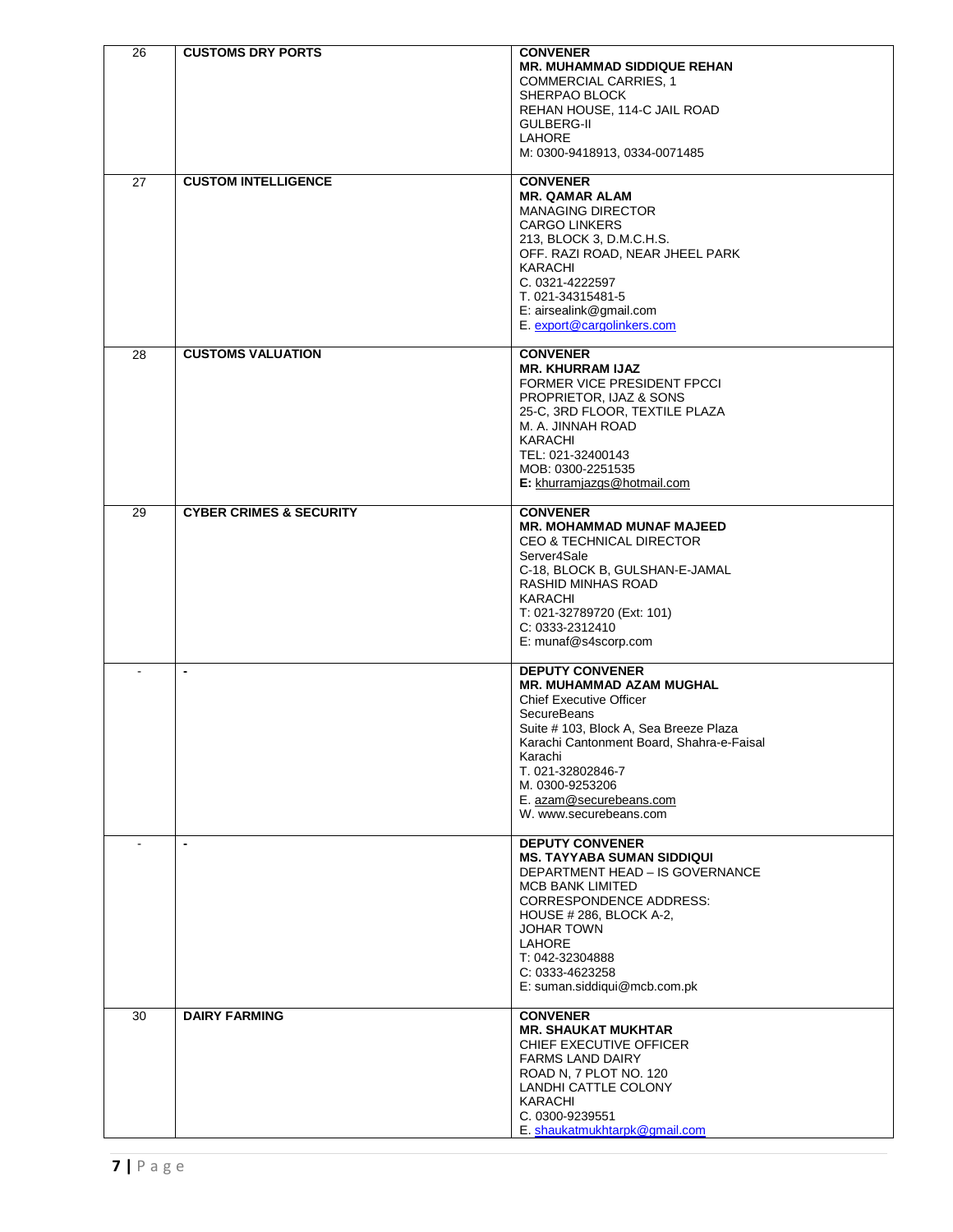| 31 | <b>DELEGATIONS</b>                      | <b>CONVENER</b>                                                                                                                                                                                                                                                             |
|----|-----------------------------------------|-----------------------------------------------------------------------------------------------------------------------------------------------------------------------------------------------------------------------------------------------------------------------------|
|    |                                         | <b>MR. ZAFAR MAHMOOD</b><br>CHAIRMAN / CEO<br>ZAOK GROUP OF COMPANIES<br><b>NAEEM ZAFAR INDUSTRIES</b><br>8-K.M. SHEIKHUPURA ROAD<br>LAHORE<br>T: 042-37911824<br>C: 0321-2223134<br>E: zafarnaeem@hotmail.com<br>E. zafarzee@hotmail.com<br>E. zafar@nzindustries.com      |
| 32 | <b>DIMENTIONAL STONE</b>                | <b>CONVENER</b><br><b>MR. SHOAIB SULTAN</b><br><b>PARTNER</b><br>POPULAR MARBLE INDUSTRIES<br>NC 31/1 DEH MANGHOPIR<br><b>KARACHI</b><br>T. 02132550846<br>M. 0333-2285013<br>E. shoaibsultan_80@hotmail.com;<br>E. popularmarbleind.asj@gmail.com;                         |
| 33 | <b>DIPLOMATIC AFFAIRS</b>               | <b>CONVENER</b><br><b>MS. SAHIBZADI MAHIN KHAN</b><br><b>Director</b><br>Pavilius International Enterprises (Pvt) Ltd.<br>Suite # 310, 3rd Floor, Marine Point,<br>Block 9, Clifton,<br><b>KARACHI</b><br>T: 021-35181218<br>M: 03009211620<br>E: sahibzadi.mahin@gmail.com |
|    | $\blacksquare$                          | <b>DEPUTY CONVENER</b><br><b>MR. ABDUL JABBAR A. MOTIWALA</b><br><b>CHAIRMAN</b><br>SONA CORP.<br>44-C, LANE 3, RAHAT COMMERCIAL AREA<br>PHASE VI, D.H.A.<br>KARACHI<br>T. 021-35851511-2<br>C. 0300-8245522<br>E. ajmoti@hotmail.com                                       |
| 34 | <b>DRY PORTS</b>                        | <b>CONVENER</b><br><b>MR. MASOOD ALAM WYNE</b><br>PARINER<br>SANASU TRADERS & CONSULTANTS<br><b>LAHORE</b><br>T: 042-37234098<br>M: 0321-8402804<br>E: vanquardtraders.wyne@gmail.com                                                                                       |
| 35 | DUTY & TAX REMISSIONS ON EXPORTS (DTRE) | <b>DEPUTY CONVENER</b><br><b>MR. M. IRFAN RAGHIB</b><br><b>PARTNER</b><br>HAYEE SONS CORPORATIONS<br>RAGHIB TOWN, PASPUR ROAD,<br><b>SIALKOT</b><br>M: 0300-8611111<br>E: info@hayeesons.com                                                                                |
| 36 | <b>EXPORT</b>                           | <b>CONVENER</b><br><b>MR. MUHAMMAD NOMAN</b><br><b>PROPRIETOR</b><br>M/S. A.M.I EXPORTS<br>101, 1ST FLOOR ANJARWALA BUILDING,<br>OPP CITY COURT,<br><b>KARACHI</b><br>T: 021-32729990<br>M: 03358299885<br>E: info@amiexports.com                                           |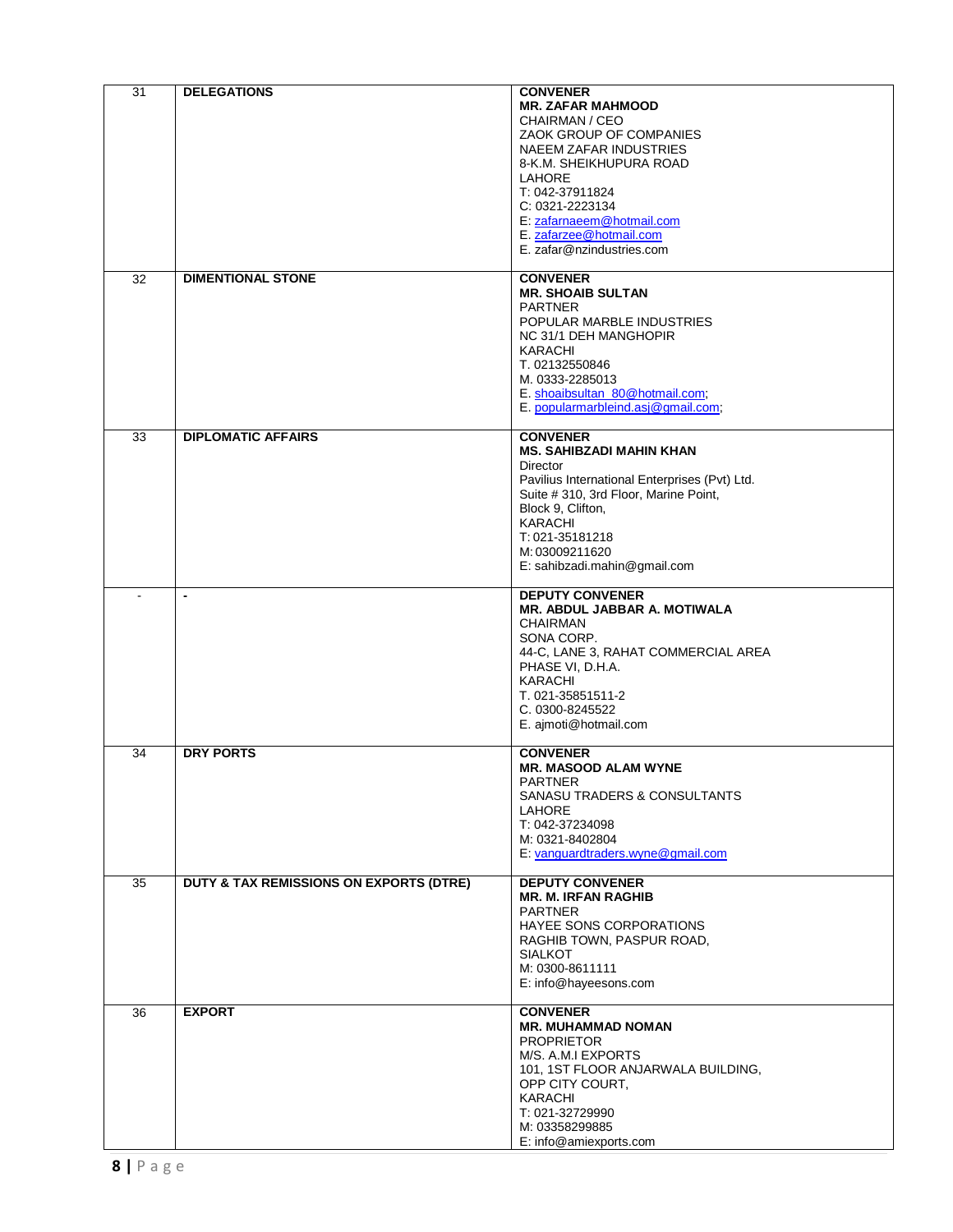|                | $\blacksquare$                        | <b>DEPUTY CONVENER</b><br><b>MR. MUHAMMAD ABID CHINOY</b><br><b>PARTNER</b><br>M/S. A.V.M CORPORATION<br>SUITE# 401, 4TH FLOOR, HASSAN ALI CENTRE<br>HUSSAINI MARKET, NEAR MEREWEATHER TOWER<br>M.A. JINNAH ROAD<br>KARACHI<br>T. 021-32420105<br>M. 0300-8208062<br>E. abidchinoy@hotmail.com   |
|----------------|---------------------------------------|--------------------------------------------------------------------------------------------------------------------------------------------------------------------------------------------------------------------------------------------------------------------------------------------------|
| 37             | <b>EXPORT PROCESSING ZONES (EPZs)</b> | <b>CONVENER</b><br><b>MR. WASEEM AKHTAR</b><br>C.E.O.<br>WTC TEXTILE PVT. LTD.<br>PLOT NO. 11,12,13 & 14<br>KARACHI EXPORT PROCESSING ZONE<br>PHASE 2 LANDHI<br>KARACHI<br>C. 0321-2594643<br>T: 021-35130812 / 35130813<br>E: waseem_tc@yahoo.com                                               |
|                | $\blacksquare$                        | <b>DEPUTY CONVENER</b><br><b>MR. ASIF SHEIKH JAVAID</b><br>CHIEF EXECUTIVE OFFICER<br><b>EAST-WEST ENTERPRISES</b><br>ATLAS HOUSE, C-007 / BIII<br>PHASE 1, KEPZ LANDHI<br><b>KARACHI</b><br>C. 0300-8247242<br>T. 021-32422886/32422879<br>E. atlasepz@hotmail.com<br>E. asifpilot1@hotmail.com |
|                | $\blacksquare$                        | <b>DEPUTY CONVENER</b><br><b>MR. MUSTAFA HEMANI</b><br>CEO<br>HEMANI INTERNATIONAL PVT LTD.<br>BAHRIA TOWN TOWER, 22 <sup>ND</sup> FLOOR,<br>TARIQ ROAD P.E.C.H.S, BLOCK 2,<br>KARACHI<br>T: 34374545-36<br>M: 0302-6244176<br>E: Mustafa@hemanitrading.ae                                       |
| $\blacksquare$ | $\overline{\phantom{a}}$              | <b>DEPUTY CONVENER</b><br><b>MR. MUHAMMAD IDREES GIGI</b><br><b>CEO</b><br>IF ZIPPERS PAKSITAN PVT LTD<br>PLOT NO. 1,2,10 & 11 SECTOR B-IX, EPZ<br>KARACHI<br>M: 0321-8257339<br>E: idrees@ifzipper.com.pk                                                                                       |
| $\mathbf{r}$   | $\blacksquare$                        | <b>DEPUTY CONVENER</b><br><b>MR.SADIQ ALI HAJI</b><br><b>DIRECTOR</b><br><b>ALUPAK LIMITED</b><br>PLOT NO. 1 & 2 SECTOR B-7<br>KEPZ, LANDHI INDUSTRIAL AREA<br>KARACHI<br>T: 0213-7132725<br>M: 03008281336<br>E: sadiq.haji@alu-pak.com                                                         |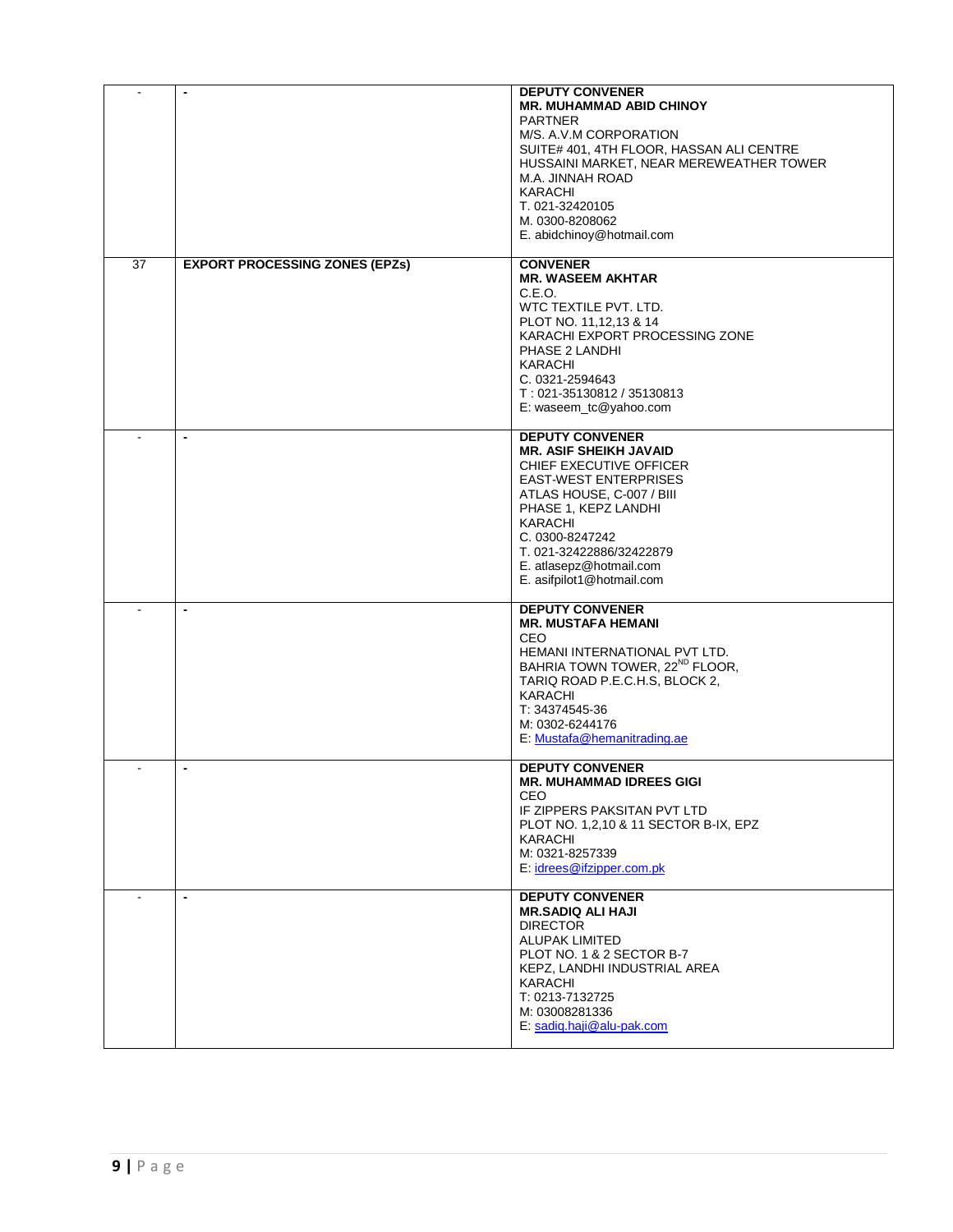| $\overline{\phantom{a}}$ | $\overline{\phantom{a}}$                      | <b>DEPUTY CONVENER</b>                           |
|--------------------------|-----------------------------------------------|--------------------------------------------------|
|                          |                                               | <b>MR. WALEED SALEEM</b>                         |
|                          |                                               | <b>MANAGING DIRECTOR</b>                         |
|                          |                                               | AMERICAN RAGS PVT. LTD.                          |
|                          |                                               | PLOT NO. 2,3,4,9,10 & 11, SECTOR D1              |
|                          |                                               | KARACHI<br>C. 0334-0226464                       |
|                          |                                               |                                                  |
|                          | $\blacksquare$                                | <b>DEPUTY CONVENER</b>                           |
|                          |                                               | <b>MR. AKHTER ALI KHAN SHERWANI</b>              |
|                          |                                               | CHIEF EXECUTIVE<br><b>SHERWANI TRADERS</b>       |
|                          |                                               | 5TH FLOOR, ROOM NO. 2, ARKAY SQUARE              |
|                          |                                               | SHAHRAH-E-LIAQAT                                 |
|                          |                                               | <b>KARACHI</b>                                   |
|                          |                                               | C. 0333-2135221 / 0333-3675341                   |
|                          |                                               |                                                  |
| 38                       | <b>FAIRS &amp; EXHIBITIONS</b>                | <b>CONVENER</b>                                  |
|                          |                                               | <b>SHEIKH SULTAN REHMAN</b>                      |
|                          |                                               | FORMER VICE PRESIDENT FPCCI                      |
|                          |                                               | <b>PROPRIETOR</b>                                |
|                          |                                               | <b>S.R TWISTING</b>                              |
|                          |                                               | CD 384 & 385, GLOBAL TOWN NEW,<br><b>KARACHI</b> |
|                          |                                               | M: 03002022799                                   |
|                          |                                               | E: rehman2020@yahoo.com                          |
|                          |                                               |                                                  |
|                          | $\overline{\phantom{a}}$                      | <b>DEPUTY CONVENER</b>                           |
|                          |                                               | <b>MR. MUHAMMAD ABID CHINOY</b>                  |
|                          |                                               | <b>PARTNER</b><br>M/S. A.V.M CORPORATION         |
|                          |                                               | SUITE# 401, 4TH FLOOR, HASSAN ALI CENTRE         |
|                          |                                               | HUSSAINI MARKET, NEAR MEREWEATHER TOWER          |
|                          |                                               | M.A. JINNAH ROAD                                 |
|                          |                                               | KARACHI                                          |
|                          |                                               | T. 021-32420105                                  |
|                          |                                               | M. 0300-8208062                                  |
|                          |                                               | E. abidchinoy@hotmail.com                        |
| 39                       | <b>FBR &amp; CUSTOMS GRIEVANCES REDRESSAL</b> | <b>CONVENER</b>                                  |
|                          |                                               | <b>MR. MUHAMMAD ARSHAD BHATTI</b>                |
|                          |                                               | CEO                                              |
|                          |                                               | <b>SHANCO ENTERPRISES</b>                        |
|                          |                                               | 267 G3, JOHAR TOWN                               |
|                          |                                               | <b>LAHORE</b>                                    |
|                          |                                               | C. 0321-9450447                                  |
| 40                       | <b>FINANCE &amp; INVESTMENT</b>               | <b>CONVENER</b>                                  |
|                          |                                               | <b>MR. JAHANGIR MOGHUL</b>                       |
|                          |                                               | Partner, M/s. Moghul & Sons                      |
|                          |                                               | 33-34, Corner Chamber, 181                       |
|                          |                                               | I. I. Chundrigar Road,                           |
|                          |                                               | KARACHI                                          |
|                          |                                               | T: 021-32636156-57<br>M: 0333-2279117            |
|                          |                                               | E: moghul@cyber.net.pk                           |
|                          |                                               | E. imoghul@gmail.com                             |
|                          |                                               |                                                  |
| 41                       | <b>FISHERIES</b>                              | <b>CONVENER</b>                                  |
|                          |                                               | <b>MR. AJMAIR SHAH</b>                           |
|                          |                                               | Proprietor Sea Prince                            |
|                          |                                               | Pak Muslim Colony KARACHI<br>T: 021-6007945      |
|                          |                                               | F: 021-2203689                                   |
|                          |                                               | M: 03212411410                                   |
|                          |                                               | E: ajmairseaprince@gmail.com                     |
|                          |                                               | W: www.seaprince.pk.com                          |
|                          |                                               |                                                  |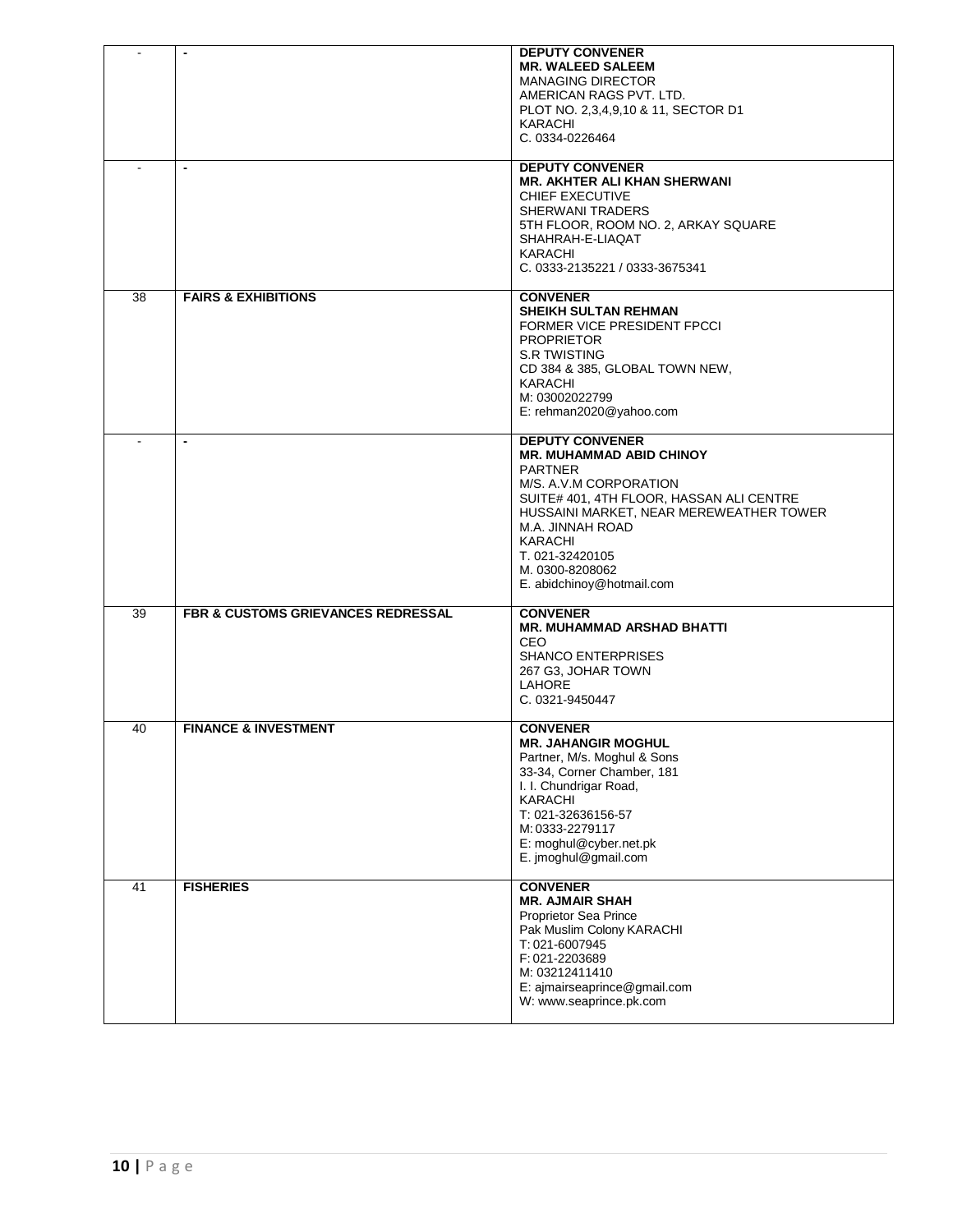| 42 | <b>FOREIGN AFFAIRS, TRADE &amp; INVESTMENT</b><br>$\overline{\phantom{a}}$ | <b>CONVENER</b><br><b>SHEIKH HUMAYUN SAYEED</b><br>FORMER VICE PRESIDENT FPCCI<br>CHIEF EXECUTIVE<br>SMH INTERNATIONAL-EVENT MANAGEMENT<br>2-B, GIZRI BOULEVARD<br>PHASE IV, D.H.A.<br><b>KARACHI</b><br>C. 0323-8221929<br>E. smhinternational@hotmail.com<br><b>DEPUTY CONVENER</b><br><b>MR. MUHAMMAD IMRAN KHAN</b><br><b>DIRECTOR</b><br>AL-AVIR PVT LTD.<br>25, SB-6 ZAIBUNNISA STREET, SADDAR<br>KARACHI<br>M: 0321-8297777<br>E: imrantessori@hotmail.com |
|----|----------------------------------------------------------------------------|-------------------------------------------------------------------------------------------------------------------------------------------------------------------------------------------------------------------------------------------------------------------------------------------------------------------------------------------------------------------------------------------------------------------------------------------------------------------|
| 43 | <b>FRUITS &amp; VEGETABLES</b>                                             | <b>CONVENER</b><br><b>MR. WAHEED AHMED</b><br><b>DIRECTOR MARKETING</b><br>IFTEKHAR AHMED & CO<br>PLOT NO.7 NEW FURIT & VEGETABLE MARKETS SUPER<br><b>HIGHWAY</b><br>KARACHI<br>T: 021-36871092<br>M. 0321-8272772<br>E. iac@iac-fruit.com                                                                                                                                                                                                                        |
| 44 | <b>FRIEGHT FORWARDING</b>                                                  | <b>CONVENER</b><br><b>MR. MUHAMMAD TAUQEER MALIK</b><br><b>MANAGING DIRECTOR</b><br>BIN QUTAB INTERNATIONAL PVT. LTD.<br><b>CHAIRMAN</b><br>HOUSE NO: 407 A/11 GULBURG III<br>LAHORE<br>C. 0300-4142503<br>T. 042-333-1637637<br>E. tauqeer.malik@binqutab.com                                                                                                                                                                                                    |
| 45 | <b>FLEXIBLE PACKAGING</b>                                                  | <b>CONVENER</b><br><b>MR. SAAD HABIB</b><br>MEMBER EXECUTIVE COMMITTEE FPCCI<br><b>EXECUTIVE DIRECTOR</b><br>JILANI INDUSTRIAL CORPORATION (PVT.) LTD.<br>F-312/A, S.I.T.E.<br>KARACHI<br>T: 021-34396631<br>M: 0321-8289559<br>E: saadhabib1979@gmail.com<br>W: www.jicl.com.pk                                                                                                                                                                                  |
|    | $\blacksquare$                                                             | <b>DEPUTY CONVENER</b><br><b>MR. IRFAN IFTIKHAR</b><br><b>SALE EXECUTIVE</b><br>PAKISTAN INDUSTRIAL FILMS (PVT) LTD<br>D-10-A SOUTH AVENUE, SITE<br>KARACHI<br>T: 021-32567493<br>E: irfaniftikhar31@yahoo.com                                                                                                                                                                                                                                                    |
| 46 | <b>FOOD SAFETY &amp; SECURITY</b>                                          | <b>CONVENER</b><br><b>MR. ISKANDER M. KHAN</b><br><b>DIRECTOR</b><br>CHASHMA SUGAR MILLS LIMITED<br>H.O. 20-A, KING'S ARCADE, MARKAZ F-7, ISLAMABAD<br>T: 051-2650805-7<br>M: 03008555028<br>R: 051-2650806<br>E: iskander@premiergrouppk.com                                                                                                                                                                                                                     |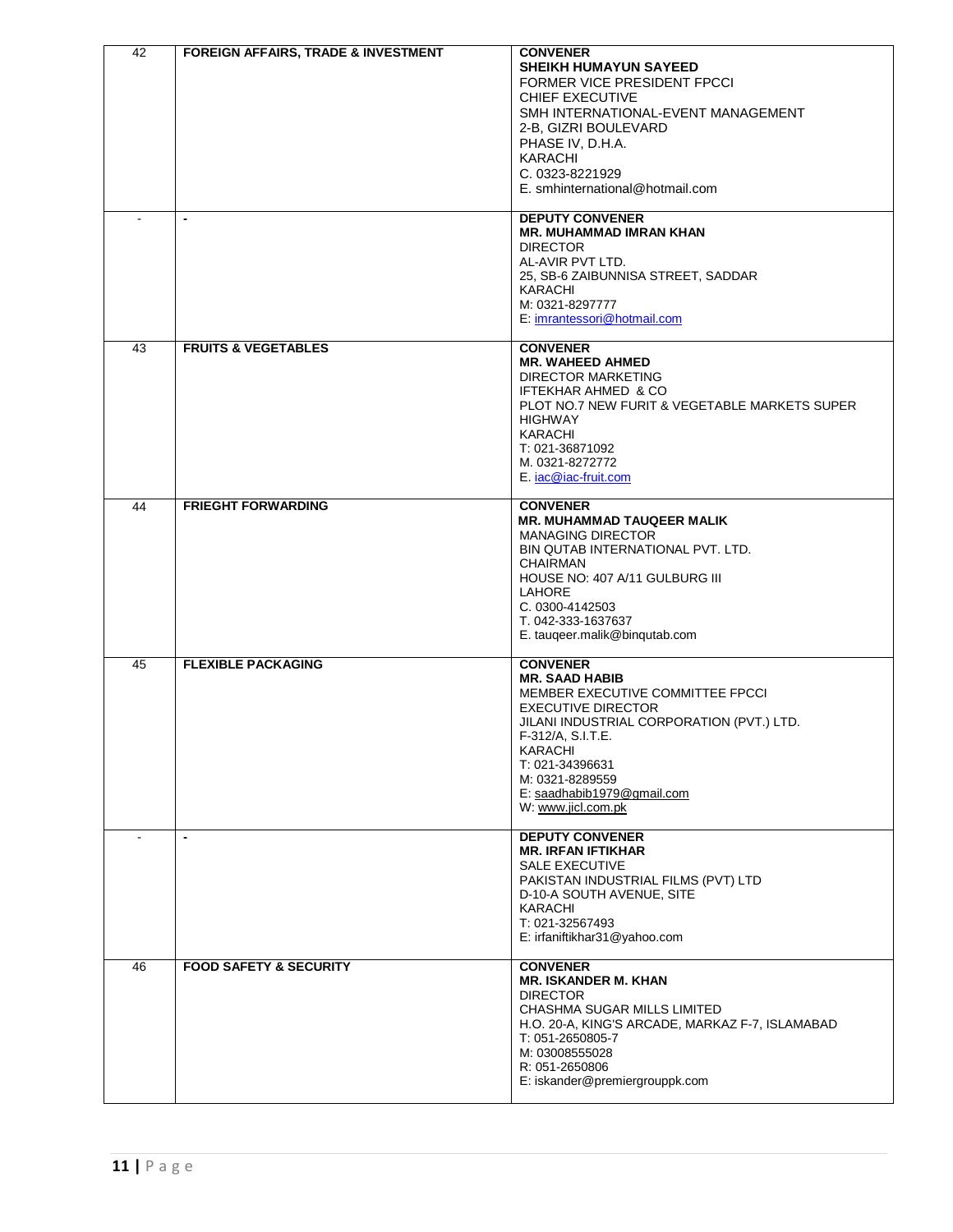| $\blacksquare$ | $\blacksquare$                               | <b>DEPUTY CONVENER</b><br><b>RANA MUHAMMAD AWAIS KHAN</b><br>CEO.<br><b>GLOBAL HALAL SERVICES</b>                                                                                                                                                                 |
|----------------|----------------------------------------------|-------------------------------------------------------------------------------------------------------------------------------------------------------------------------------------------------------------------------------------------------------------------|
|                |                                              | 246-D, KDA SCHEME 01<br>KARACHI<br>M: 0324-6128713<br>E: awais.24fst@gmail.com                                                                                                                                                                                    |
| 47             | <b>FOREIGN RELATIONS</b>                     | <b>CONVENER</b><br><b>MR. JAVED IQBAL PARACHA</b>                                                                                                                                                                                                                 |
|                |                                              | CHAIRMAN<br>PAKISTAN TEA ASSOCIATION<br>SUITE 303, BUSINESS PLAZA<br><b>MUMTAZ HASAN ROAD</b><br>OFF. I. I. CHUNDRIGAR ROAD                                                                                                                                       |
|                |                                              | KARACHI<br>C. 0300-8268020<br>T. 021-32422161<br>E. pta@cyber.net.pk                                                                                                                                                                                              |
| 48             | <b>FURNITURE MANUFACTURERS</b>               | <b>CONVENER</b><br><b>MR. RIZWAN AMJAD</b><br>Director                                                                                                                                                                                                            |
|                |                                              | National Furnishers (Pvt) Ltd<br><b>G.T Road GUJRAT</b><br>T: 053-3706284                                                                                                                                                                                         |
|                |                                              | F: 053-3524022<br>M: 03025414141<br>E: rizwanamjad@hotmail.com                                                                                                                                                                                                    |
| 49             | <b>GEMS &amp; JEWELLERY</b>                  | <b>CONVENER</b><br><b>MR. MUHAMMAD AKHTAR KHAN TESSORI</b><br>CEO                                                                                                                                                                                                 |
|                |                                              | M/s Tessori (The Art of Jewellery)<br>Tessori House 25-SB-6,<br>Zaib-un-nisa Street Saddar                                                                                                                                                                        |
|                |                                              | Karachi<br>T. 021-35657777<br>M. 0321-8243777                                                                                                                                                                                                                     |
|                |                                              | E. akhtartessori@gmail.com                                                                                                                                                                                                                                        |
| 50             | <b>GOVERNMENT AFFAIRS &amp; COORDINATION</b> | <b>CONVENER</b><br>KHAWAJA SHAHZEB AKRAM<br>FORMER SENIOR VICE PRESIDENT FPCCI<br>DIRECTOR/ VICE PRESIDENT,<br>MASS PHARMA (PVT) LTD.<br>57 D MODEL TOWN<br>LAHORE.<br>T: 042-35855964-5<br>M. 0300-8402013<br>R. 042-35964994                                    |
|                |                                              | E. shahzeb@masspharma.com                                                                                                                                                                                                                                         |
| $\sim$         | $\blacksquare$                               | <b>DEPUTY CONVENER</b><br><b>MR. MUHAMMAD NADEEM QURESHI</b><br><b>VICE PRESIDENT FPCCI</b><br>Director<br>Four Brothers Biologic AG Centre 77-D-1, Main<br>Boulovard, Gulberg,<br>LAHORE<br>T: 042-111-005-555<br>M: 03218426862<br>E: nadeemqureshi@4bgroup.com |
| $\blacksquare$ | $\overline{\phantom{a}}$                     | <b>DEPUTY CONVENER</b><br><b>MR. EHTISHAM UL HAQ</b><br><b>DIRECTOR</b><br>ALPHA CHEMICALS (PVT) LIMITED<br>430/G-1 BLOCK, JOHAR TOWN<br>LAHORE<br>T: 042-35313316-17<br>M: 03008441091<br>R: 042-35453032<br>E: ehtisham_ptc@email.com                           |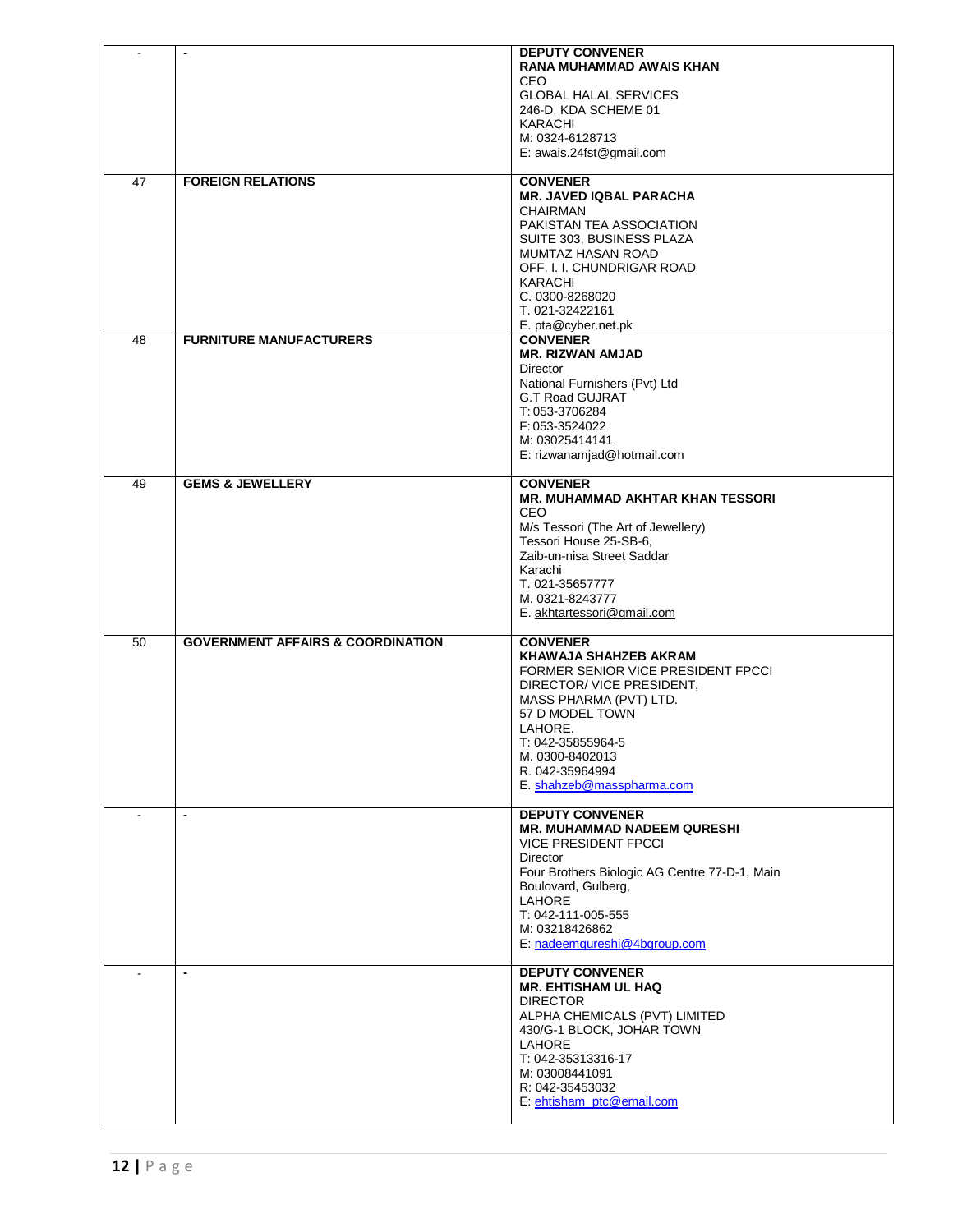| 51<br>$\overline{52}$ | <b>HALAL PRODUCTS &amp; SERVICES</b><br><b>HAJJ &amp; UMRAH</b> | <b>DEPUTY CONVENER</b><br><b>RANA MUHAMMAD AWAIS KHAN</b><br>CEO<br><b>GLOBAL HALAL SERVICES</b><br>246-D, KDA SCHEME 01<br>KARACHI<br>M: 0324-6128713<br>E: awais.24fst@gmail.com<br><b>DEPUTY CONVENER</b>                                                        |
|-----------------------|-----------------------------------------------------------------|---------------------------------------------------------------------------------------------------------------------------------------------------------------------------------------------------------------------------------------------------------------------|
|                       |                                                                 | <b>MR. OMAIR OMERSON</b><br><b>DIRECTOR</b><br><b>COSMOS TRAVELS</b><br>47-B-FIRST FLOOR, BLOCK-6<br>PECHS SHAHRAH-E-FAISAL<br>KARACHI<br>T: 009221-32415422<br>$E: info@pk.format$ ravel                                                                           |
| 53                    | <b>HEALTH CARE &amp; MEDICAL DEVICES</b>                        | <b>CONVENER</b><br>DR. ZAFFAR HASHMI<br><b>MANAGING DIRECTOR</b><br>HOORA PHARMA PVT LTD<br>WH-01-20-A7-A8,<br>KORANGI CREEK INDUSTRAIL PARK<br><b>KARACHI</b><br>T: 021-8290923<br>M: 0300-8290923<br>E: zaffar.hashmi@gmail.com                                   |
|                       | $\blacksquare$                                                  | <b>DEPUTY CONVENER</b><br><b>MR. UMAIR ASGHAR</b><br><b>PROPRIETOR</b><br>UMAIR TRADING CORPORATION<br>OPPT. ADMORE PETROL PUMP.<br>SHAHBAZPUR ROAD<br>RAHIM YAR KHAN<br>M: 0300-9676452<br>E: rykchamber@gmail.com                                                 |
| 54                    | <b>HOTELS</b>                                                   | <b>CONVENER</b><br><b>MR. MUHAMMAD ANWAR QURESHI</b><br>CHIEF EXECUTIVE OFFICER<br>RAMADA PLAZA HOTEL<br>STAR AVENUE, TERMINAL NO 1<br><b>JINNAH INT'L AIRPORT</b><br><b>KARACHI</b><br>T. 021-99212600<br>M 03218299266<br>E: anwar.qureshi@ramadaplazakarachi.com |
|                       | $\overline{\phantom{a}}$                                        | <b>DEPUTY CONVENER</b><br><b>MIRZA MANSOOR AHMED</b><br>PAKISTAN HOTELS ASSOCIATION<br>SUITE 1, GROUND FLOOR, SHAFI COURT<br>MEREWETHER ROAD, CIVIL LINES<br>KARACHI<br>T. 021-35686407                                                                             |
| 55                    | <b>HOUSING CONSTRUCTION &amp; INFRASTRUCTURE</b>                | <b>CONVENER</b><br><b>MR. IMRAN ABBAS AWAN</b><br>CEO.<br>ABBAS CONSTRUCTION COMPANY<br>926-C 1ST FLOOR FAISAL TOWN<br>LAHORE<br>T: 042-35203928<br>M: 0300-8492922                                                                                                 |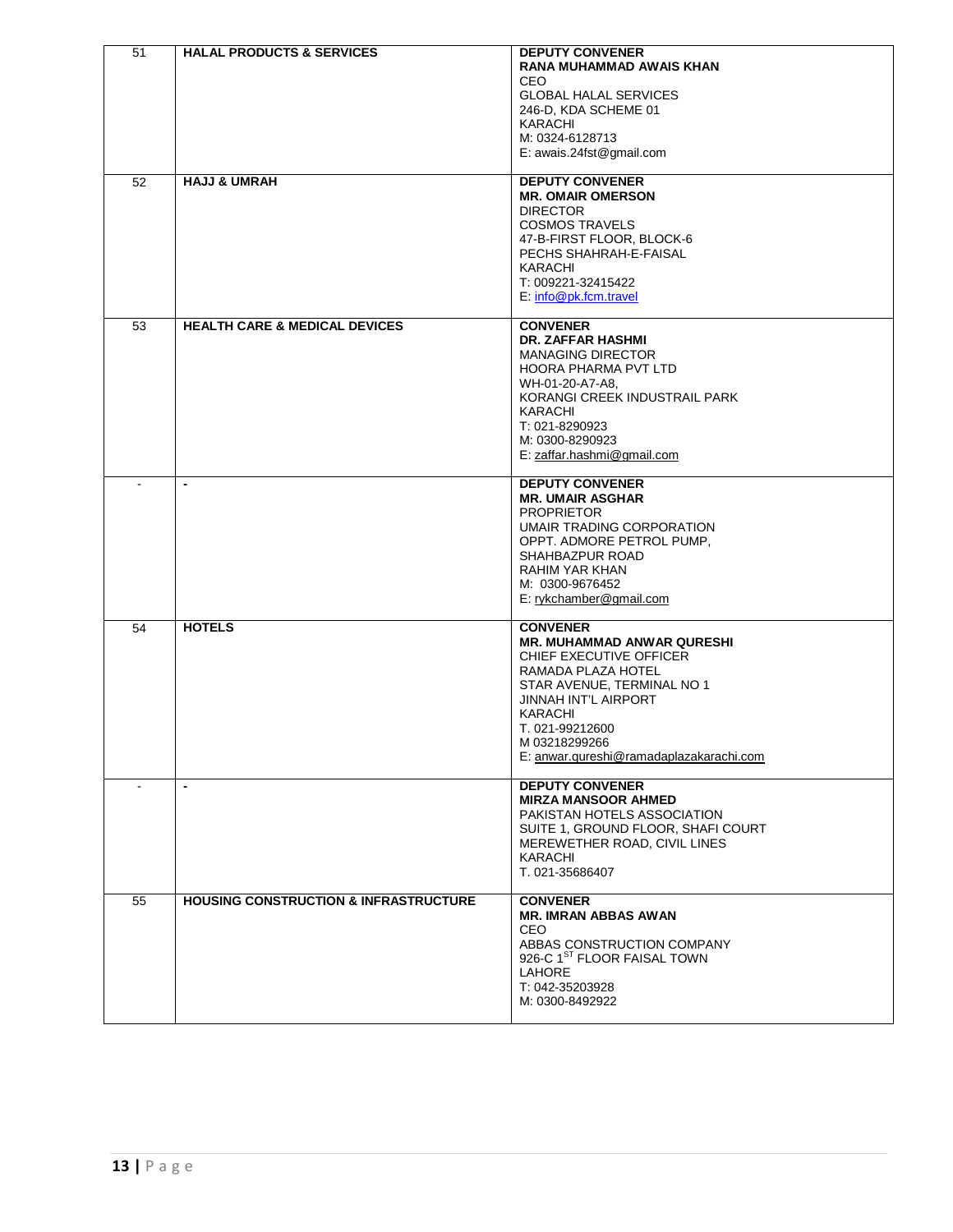| 56 | <b>HOME TEXTILE</b>                                          | <b>CONVENER</b><br><b>MR. ASIF RIAZ</b><br>Proprietor<br>Al Asif Textile Industries<br>F-88, S.I.T.E.<br><b>KARACHI</b><br>T: 021-32571971, 32571972<br>M: 03218282638<br>E: alasiftex@gmail.com<br>W: www.alasiftextileindustries.com                              |
|----|--------------------------------------------------------------|---------------------------------------------------------------------------------------------------------------------------------------------------------------------------------------------------------------------------------------------------------------------|
| 57 | <b>HUMAN RESOURCE &amp; LEGAL AFFAIRS</b>                    | <b>CONVENER</b><br><b>MR. ZAKI AHMED KHAN</b><br><b>DIRECTOR OPERATIONS</b><br>HR & LEGAL AFFAIRS<br>EPLA LABORATORIES (PVT) LTD.<br>D-12, ESTATE AVENUE, S.I.T.E.<br>KARACHI<br>T. 021-32576126-30/32578825-26<br>C. 0345-8270205<br>E. zakhan@epla-labs.com       |
| 58 | INDUSTRY-ACADEMIA COLLABORATION ON WATER<br><b>RESOURCES</b> | <b>CONVENER</b><br><b>MR. MUHAMMAD WASEEM VOHRA</b><br>CEO.<br><b>EASTERN ENTERPRISES</b><br>10TH FLOOR, SUITE 4-6<br>ARKAY SQUARE (EXTENSION)<br>SHAHRAH-E-LIAQUAT<br>KARACHI<br>TEL: 021-32422193/32415466<br>MOB: 0300-8297855                                   |
| 59 | <b>INDUSTRY-ACADEMIA LINKAGES</b>                            | <b>CONVENER</b><br><b>MR. ABID SIDDIQ</b><br>CEO<br>TEXTILE WINDING MACHINERY COMPANY<br>33-34, SHARAH-E-DARULULOOM<br>SECTOR 16, NEAR VITA CHORANGI,<br>KORANGI INDUSTRIAL AREA<br>KARACHI<br>M: 0321-2101999<br>E: abidsiddiq@gmail.com                           |
| 60 | <b>INDUSTRIAL ZONES</b>                                      | <b>CONVENER</b><br><b>MR. SHAM LAL</b><br><b>MANAGING PARTNER</b><br><b>M/S. SHAN INDUSTRIES</b><br>HEAD OFFICE: G-03 COTTON EXCHAGE BUILDING,<br>I.I CHUNDRIGAR ROAD,<br>KARACHI<br>T: 021-32460145<br>M: 03008211143<br>E: cccommodities.pk@gmail.com             |
| 61 | <b>INFORMATION TECHNOLOGY (IT)</b>                           | <b>CONVENER</b><br><b>MR. MOHAMMAD ZOHAIB KHAN</b><br>CHIEF EXECUTIVE OFFICER<br>A2Z CREATORZ<br>64 C SECOND FLOOR,<br>21 <sup>ST</sup> COMMERCIAL STREET<br>PHASE 2, EXTENSION, DHA<br>KARACHI<br>T. 021-5385205-7<br>M. 0300-8277718<br>E. zohaib@a2zcreatorz.com |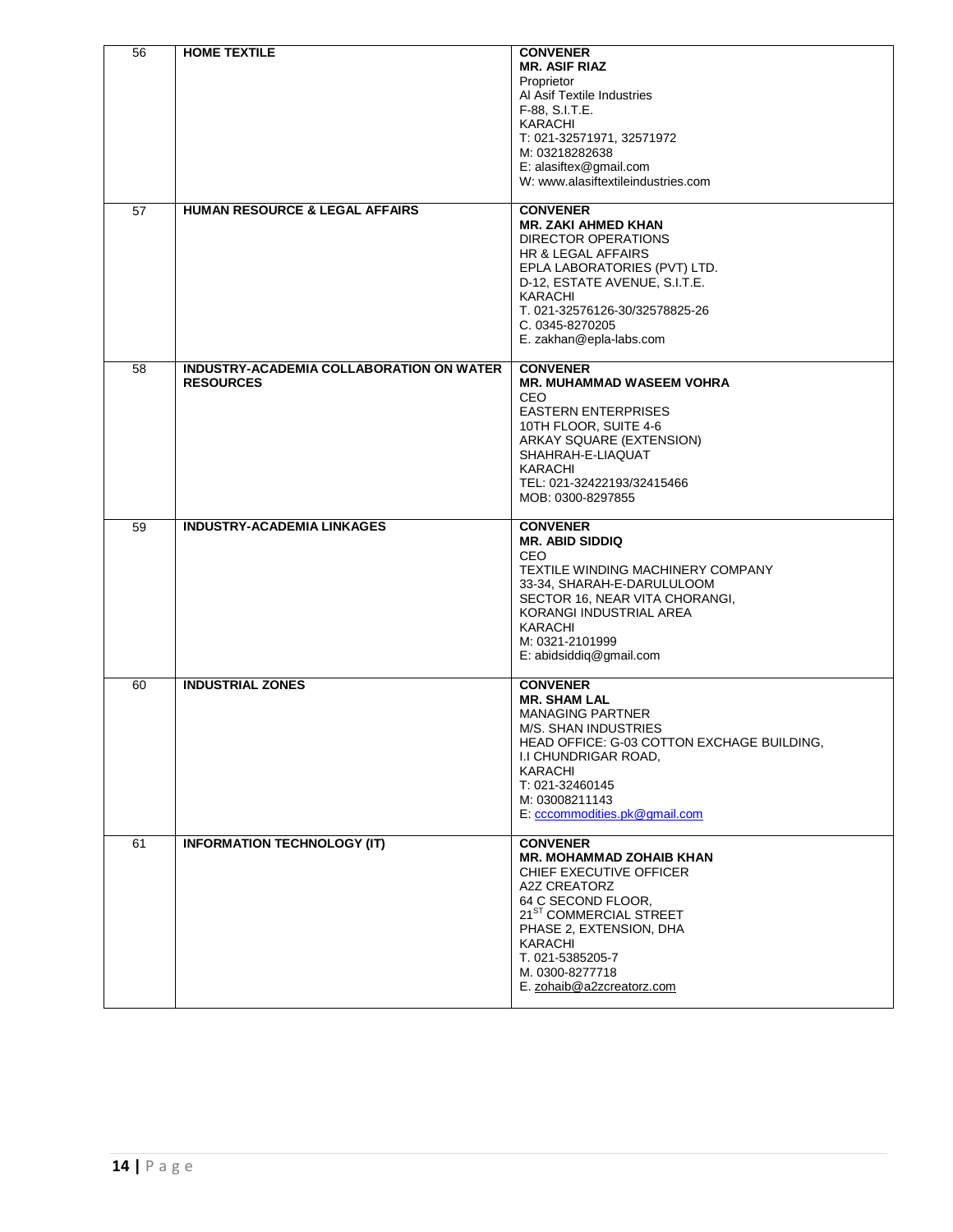| 62 | INTELLECTUAL PROPERTY ORGANIZATION (IPO)                          | <b>CONVENER</b><br><b>MR. TARIQ MEHBOOB</b><br>CEO<br>RANA TARDING CO. (ROYAL TAG)<br>302-ATTABUKSH ROAD, PACKAGES DRAIN<br>GAJJUMATTA, FEROZPUR ROAD<br><b>LAHORE</b><br>M: 0322-8445611<br>E: tariq@royaltag.com                                                                         |
|----|-------------------------------------------------------------------|--------------------------------------------------------------------------------------------------------------------------------------------------------------------------------------------------------------------------------------------------------------------------------------------|
|    | $\overline{\phantom{a}}$                                          | <b>DEPUTY CONVENER</b><br><b>SHEIKH WASEEM AHMED</b><br><b>DIRECTOR</b><br>CLEANING SOLUTIONS (PVT) LTD.<br>1 <sup>ST</sup> FLOOR, KHAN CENTRE, ABDALI ROAD<br><b>MULTAN</b><br>T. 061-4517711<br>M. 0321-6372007<br>E. sheikhwaseem9@gmail.com<br>W. www.cleaningssolutions.en.ec21.com   |
|    | $\blacksquare$                                                    | <b>DEPUTY CONVENER</b><br><b>MR. SAIF AHMED</b><br>ARF LAW FIRM<br>OFFICE-1, 1 <sup>ST</sup> FLOOR, 81-C STREET-5<br>ZULFIQAR COMMERCIAL, DHA<br><b>KARACHI</b><br>T: 021-35890275<br>C. 0323-2171378<br>E: s.ahmed@arflaw.com.pk                                                          |
| 63 | <b>INTERFAITH PEACE, HARMONY &amp; MINORITY</b><br><b>AFFAIRS</b> | <b>CONVENER</b><br><b>MR. OM PARKASH BADLANI</b><br><b>MEMBER GENERAL BODY FPCCI</b><br>PARTNER, SPT FOODS<br>E/7, SITE KOTRI<br>DISTRICT JAMSHORO<br>T. 022-3870566<br>C. 0333-2201424<br>E. badlani.om@gmail.com                                                                         |
| 64 | <b>INTERIOR AFFAIRS</b>                                           | <b>CONVENER</b><br><b>MR. MUHAMMAD SHIRAZ</b><br><b>PROPRIETOR</b><br>SHIRAZ CORPORATION<br>I-G FLOOR, RAFIQ ELECTRONIC MKT,<br>PLOT # 242, A.M.<br>SOHRAB KATRAK RPAD, SADDAR<br><b>KARACHI</b><br>T: 021-35684820<br>M: 0321-2415556<br>E: shiraz282@yahoo.com                           |
| 65 | <b>INTERNATIONAL AFFAIRS</b>                                      | <b>CONVENER</b><br><b>MR. JUNAID ESMAIL MAKDA</b><br>CHIEF EXECUTIVE, MAKDA (PVT) LIMITED<br>OFFICE NO. 805, 12TH FLOOR<br>INTERNATIONAL TRADE CENTRE<br>PLOT #10/2, SR-11, SERAI QUARTERS<br>ADJACENT KCCI<br>KARACHI<br>T: 021-32434805<br>M: 0300-8275587<br>E: junaidmakda@hotmail.com |
| 66 | <b>INTERNATIONAL RELATIONS</b>                                    | <b>CONVENER</b><br><b>MR. MUHAMMAD KUMAIL POLANI</b><br>CHIEF EXECUTIVE OFFICER<br>POLANIS TRAVEL<br>102-105 MUHAMMADI HOUSE<br>I.I. CHUNDRIGAR ROAD<br>KARACHI<br>T: 021-111-765-264<br>C: 0341-2777777<br>E: kumail@polanisgroup.com                                                     |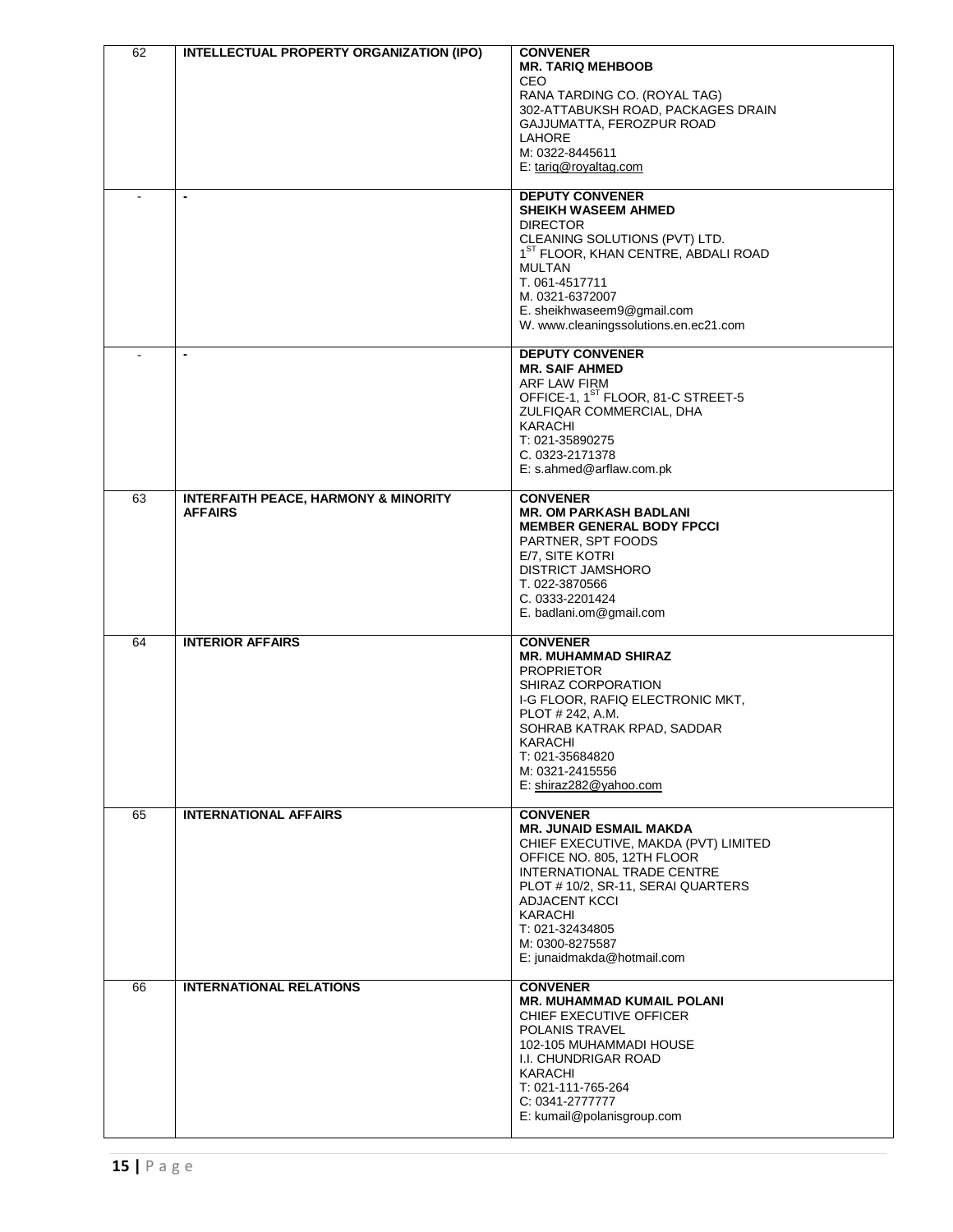| 67              | <b>IMPORT TRADE</b>                   | <b>CONVENER</b><br><b>MR. MOBIN BASHIR</b><br><b>PROPRIETOR</b><br>M/S. MOBIN BASHIR<br>VIRJEE STREET RAMPART ROAD, JODIA BAZAR<br>KARACHI<br>T: 021-32439677<br>M: 03008276598<br>E: choudharymobin@gmail.com                                                                                      |
|-----------------|---------------------------------------|-----------------------------------------------------------------------------------------------------------------------------------------------------------------------------------------------------------------------------------------------------------------------------------------------------|
| 68              | <b>ISLAMIC ECONOMIC &amp; FINANCE</b> | <b>CONVENER</b><br><b>MR. ZUBAIR HAIDER SHAIKH</b><br>PRESIDENT & CEO<br>LUMINA CONSULTING SERVICES (SMC-PVT) LIMITED<br>604, 6TH FLOOR, HORIZON TOWER<br>BLOCK 3, SCHEME 5, CLIFTON<br>KARACHI<br>C. 0307-2225711<br>T. 021-35166004<br>E. zubairhaider@gmail.com<br>E. zubair.haider@luminapk.com |
| 69              | <b>KASHMIR AFFAIRS</b>                | <b>CONVENER</b><br><b>MR. MUHAMMAD IQBAL</b><br><b>PROPRIETOR</b><br>NOBEL TECHNO CHEM<br>HASHIMPURA, DEFENCE ROAD, FATEH GARH,<br><b>SIALKOT</b><br>T: 052-3251518<br>E: iqbal@nobelchem.net                                                                                                       |
| $\overline{70}$ | <b>LAW &amp; JUSTICE</b>              | <b>CONVENER</b><br><b>MR. ABDUL WAHAB G.M</b><br>CHIEF EXECUTIVE<br>G.M. BELARUS TRACTOR CO.<br>172-G, BLOCK-2,<br>P.E.C.H.S., MAIN TARIQ ROAD,<br>KARACHI.<br>T: 021-34534361-62<br>$C: 0321 - 2555505$                                                                                            |
|                 | $\overline{\phantom{a}}$              | <b>DEPUTY CONVENER</b><br><b>MR. KAMAL AFTAB</b><br><b>DIRECTOR</b><br>M/S KAMAL AFTAB<br>76/1 MAIN 26TH STREET PHASE 6 DHA<br><b>KARACHI</b><br>M: 0321-8794490<br>E: aishakamal487@gmail.com                                                                                                      |
|                 | $\blacksquare$                        | <b>DEPUTY CONVENER</b><br>MR. MUHAMMAD SAJID THEPDAWALA<br><b>DIRECTOR</b><br><b>BUSINESS INTERNATIONAL</b><br>201, 59/H, BLOCK 2 PECHS<br>KARACHI<br>T: 021-35845036<br>M: 0334-3888040<br>E: businesses.int@outlook.com                                                                           |
|                 | $\blacksquare$                        | <b>DEPUTY CONVENER</b><br><b>MR. SAIF AHMED</b><br>ARF LAW FIRM<br>OFFICE-1, 1 <sup>ST</sup> FLOOR, 81-C STREET-5<br>ZULFIQAR COMMERCIAL, DHA<br>KARACHI<br>T: 021-35890275<br>C. 0323-2171378<br>E: s.ahmed@arflaw.com.pk                                                                          |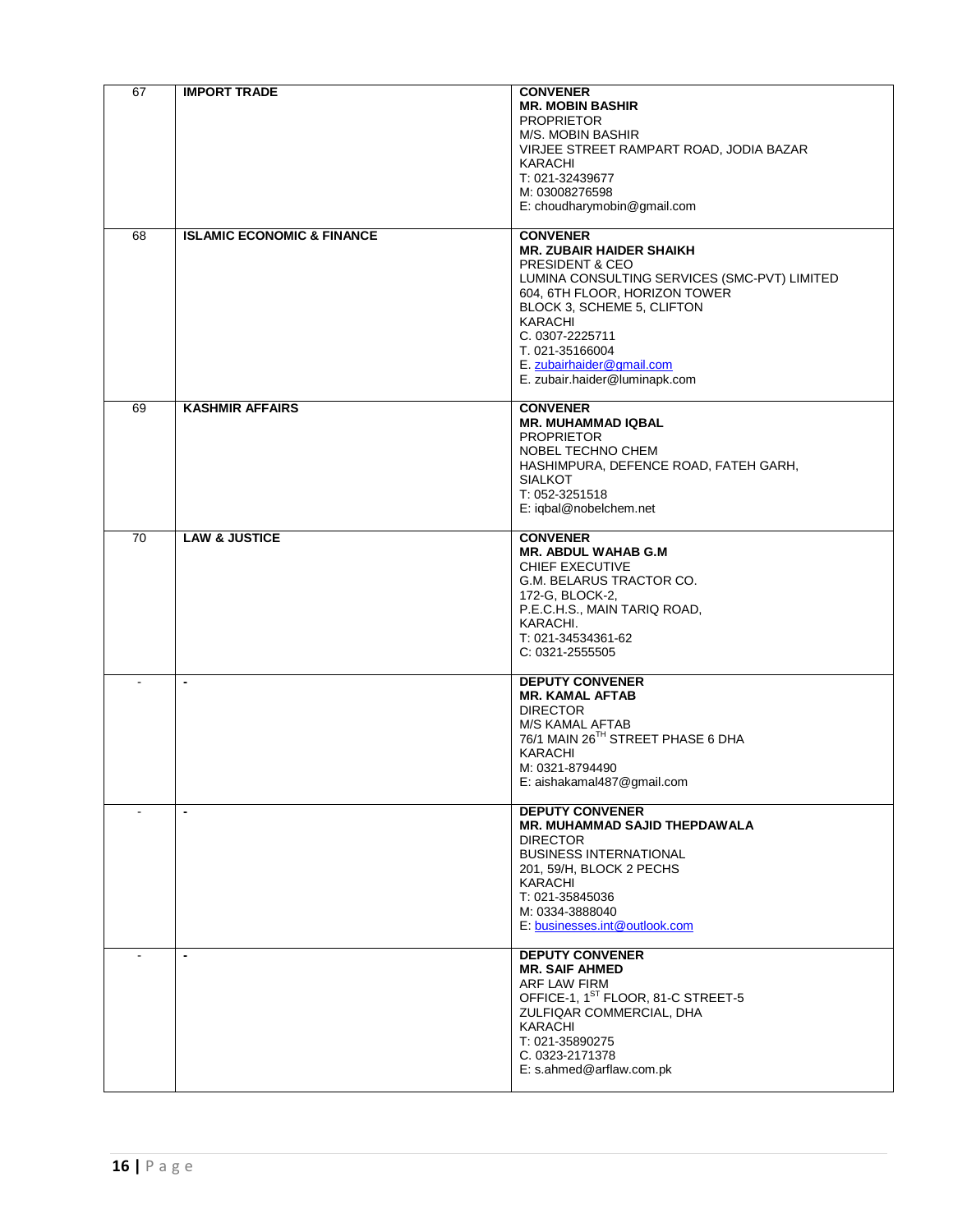| 71 | <b>LEATHER GARMENTS</b>              | <b>CONVENER</b><br><b>MR. ATIF ASHRAF</b><br><b>CEO</b><br>MUHAMMAD ASHRAF PVT. LTD.                                                                                                                                                                                                                                                                                              |
|----|--------------------------------------|-----------------------------------------------------------------------------------------------------------------------------------------------------------------------------------------------------------------------------------------------------------------------------------------------------------------------------------------------------------------------------------|
|    |                                      | PLOT 75, SECTOR 7-A<br>KORANGI INDUSTRIAL AREA<br>KARACHI<br>C. 0300-8229363                                                                                                                                                                                                                                                                                                      |
|    |                                      | E. atif@afleather.com                                                                                                                                                                                                                                                                                                                                                             |
| 72 | <b>LIFE STYLE</b>                    | <b>CONVENER</b><br><b>ENGR. MUHAMMAD ANWAR USMAN</b><br>CHAIRMAN, AUC TECHNOLOGIES<br>CEC, GO SECURITIES (PVT) LIMITED<br>CORPORATE BRANCH: PARDESI HOUSE<br>SURVEY NO. 2/1, RY-16<br>OLD QUEENS ROAD<br><b>KARACHI</b><br>T: 021-32467912/111-627538<br>C: 0321-8992124/0321-8992124<br>E: anwar.usman@gmail.com<br>E. anwar@gosecurities.com.pk<br>Web. www.gosecurities.com.pk |
|    | $\blacksquare$                       | <b>DEPUTY CONVENER</b><br><b>MS. MARIUM PANJWANI</b><br>CEO. CUTS 'N' SHADES<br>Plot 148, B.M.C.H.S NEAR SHAHEEN GROUND BEHIND<br>TOOSO RESTAURANT BAHADURABAD<br><b>KARACHI</b><br>T: 021-34925994<br>C: 0333-2118520<br>E: marium@hotmail.com                                                                                                                                   |
|    | $\overline{\phantom{a}}$             | <b>DEPUTY CONVENER</b><br><b>MS. SIMRAN RAMNANI HARI</b><br>CEO<br><b>FLORENCE BY SIMRAN</b><br>THE REGION NATIONAL SAILING CENTER<br><b>BLOCK-6 CLIFTON</b><br><b>KARACHI</b><br>C: 0300-8217549<br>E: architect.simran.ramnani@gmail.com                                                                                                                                        |
| 73 | <b>LIQUEFIED PETROLEUM GAS (LPG)</b> | <b>CONVENER</b><br><b>MR. ABDUL HADI KHAN</b><br><b>CEO</b><br>Aftab Traders (Pvt) Ltd.<br>H# 2-B, Block-6 P.E.C.H.S<br>Shahrah-e-Faisal<br>Karachi<br>T. 021-34306246<br>M. 0300-8204994<br>R. 021-34306246<br>E. info@premiergas.com.pk                                                                                                                                         |
|    | $\blacksquare$                       | <b>DEPUTY CONVENER</b><br><b>MR. FARHAN AYAZ</b><br><b>DIRECTOR</b><br><b>KASHAAN GAS</b><br>HOUSE NO. 2-B, BLOCK-6 PECHS<br>KARACHI<br>T: 021-34306246<br>M: 0333-2364621<br>E: info@lpgassociation.com                                                                                                                                                                          |
| 74 | <b>LIQUID PETROLEUM GAS INDUSTRY</b> | <b>CONVENER</b><br><b>MR. MUHAMMAD ALI HAIDER</b><br><b>EXECUTIVE DIRECTOR</b><br>LASBELLA GAS PVT. LIMITED<br>52/2, 28TH STREET, PHASE V, DHA<br>KARACHI<br>OFF: 021-35155704<br>EML: alihaider1969@hotmail.com<br>MOB: 0300-8265453/0321-8264994                                                                                                                                |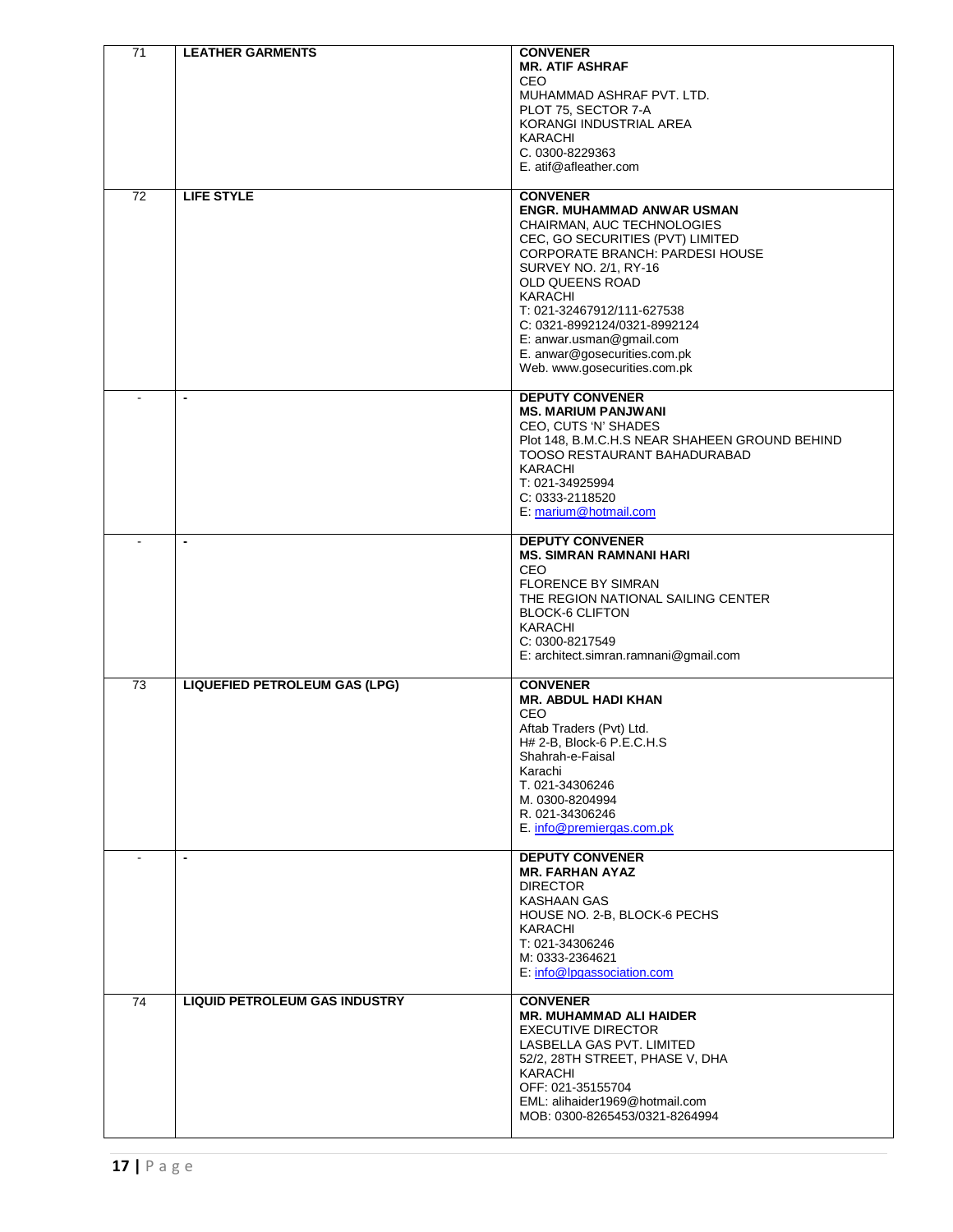| 75 | <b>LOGISTICS</b>                        | <b>DEPUTY CONVENER</b><br><b>MR. SHABBAR MALIK</b><br><b>PRESIDENT</b><br>SINDH GOODS TRUCK TRAILER OWNERS ASSOCIATION<br>PATRON IN CHIEF<br>UNITED GOODS TRANSPORT ALLIANCE PAKISTAN<br>DUPTY CHIEF, CPLC OPERATIONS SINDH<br>HOUSE NO 45- B, SUNSET BOULEVARD<br>PHASE 2, D.H.A.<br>KARACHI<br>C. 0300-8222940  |
|----|-----------------------------------------|-------------------------------------------------------------------------------------------------------------------------------------------------------------------------------------------------------------------------------------------------------------------------------------------------------------------|
| 76 | <b>MARBLE &amp; GRANITE</b>             | <b>CONVENER</b><br><b>MR. M. SALEEM KHAN</b><br>CEO<br>S.S STONE PVT LTD<br>A-3 SHAFEEQ PLAZA,<br>SARWAR SHAHEED ROAD<br>KARACHI<br>M: 0321-2772677<br>E: ssstone11@ymail.com                                                                                                                                     |
|    |                                         | <b>DEPUTY CONVENER</b><br><b>MR. HAQEEQ AHMAD</b><br>CEO.<br><b>HOOMEC INC</b><br>ATARI INDUSTRIAL ESTATE<br>18 KM FERZOPUR ROAD<br><b>LAHORE</b><br>M: 0322-7000000<br>E: hageeg@icloud.com                                                                                                                      |
| 77 | <b>MARKETING</b>                        | <b>CONVENER</b><br><b>MR. MAHMOOD PAREKH</b><br>CHIEF EXECUTIVE OFFICER<br><b>MCM ADVERTISING</b><br><b>MCM HOUSE</b><br>D-39 BLOCK 7, CLIFTON<br>KARACHI<br>T. 021-32216187 / 35374645<br>C. 0300-8205922                                                                                                        |
| 78 | <b>MARITIME &amp; GWADAR DEVLOPMENT</b> | <b>CONVENER</b><br><b>MR. ASIM SAEED KHAN</b><br><b>DIRECTOR</b><br>GENERAL MARITIME (PVT) LTD.<br>SUIT# 403,404, 4TH FLOOR, PROGRESSIVE PLAZA<br>CIVIL LINES, BEAUMONT ROAD<br>KARACHI<br>T. 021-35657708<br>F. 021-35657706<br>C. 0300-8229141<br>E. asim@gmlpk.com                                             |
|    | $\blacksquare$                          | <b>DEPUTY CONVENER</b><br><b>SAIYED SHAHZAD SULTAN</b><br><b>COUNTRY HEAD MARKETING</b><br>CHINA OVERSEAS PORTS HOLDING COMPANY PVT LTD<br>3RD FLOOR (EXT). BAHRIA COMPLEX-IV<br>CHAUDHRY KHALEEQ UZ ZAMAN ROAD GIZRI CLIFTON<br>KARACHI<br>T: 021-35155081-84<br>M: 0334-02113134<br>E: sshahzad@cophcgwadar.com |
| 79 | <b>MINES &amp; MINERALS</b>             | <b>CONVENER</b><br><b>MR. MUHAMMAD BILAL KHAN</b><br><b>DIRECTOR</b><br>MOHMAND DADA MINERALS PVT LIMITED<br>HOUSE NO. D-16, BLOCL<br>KARACHI<br>T. 021-35349025<br>F. 021-35349026<br>M. 0333-3003366<br>E. bilal.modminerals@gmail.com                                                                          |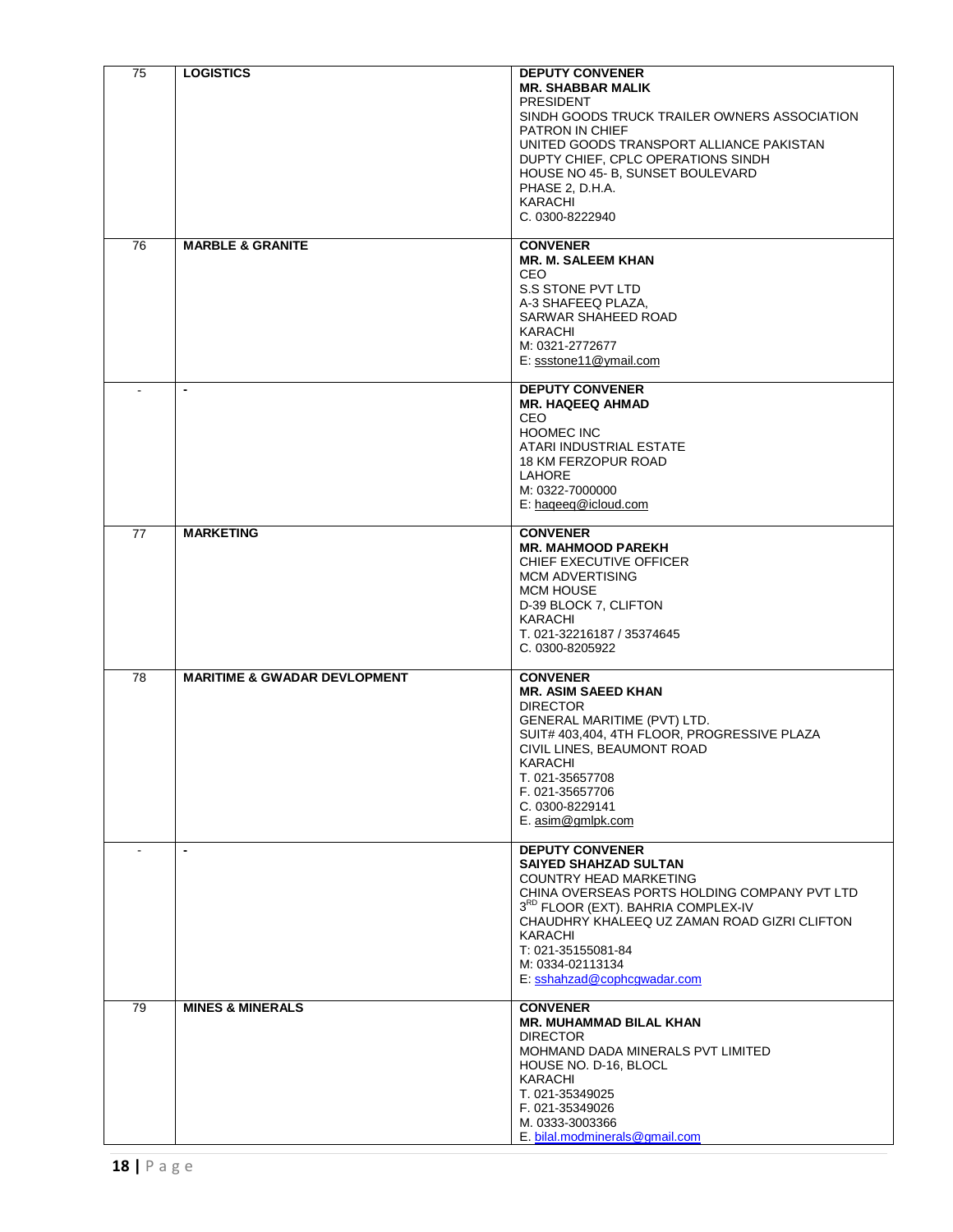| $\sim$         | $\blacksquare$                                                   | <b>DEPUTY CONVENER</b><br><b>MR. SHAKIR ULLAH</b><br>PAK MARBLE INDUSTRIES<br><b>INDUSTRIAL ESTATE,</b><br><b>SUBHAN KHAWAR</b><br><b>SHABQADAR</b><br><b>DISTRICT CHARSADDA</b><br>C: 0318-8277011                                                                           |
|----------------|------------------------------------------------------------------|-------------------------------------------------------------------------------------------------------------------------------------------------------------------------------------------------------------------------------------------------------------------------------|
| 80             | <b>MOTORCYCLE SPARE PARTS, IMPORTERS &amp;</b><br><b>DEALERS</b> | <b>CONVENER</b><br><b>MR. M. REHAN HANIF</b><br>Proprietor<br><b>FARAZ BROTHERS</b><br>57/II, 20TH STREET,<br>KHAYABAN-E-BADBAN, D.H.A, PHASE V<br>KARACHI<br>T: 021-35342942<br>M: 03412001257<br>E: greenice_hunk@hotmail.com                                               |
|                | $\overline{\phantom{a}}$                                         | <b>DEPUTY CONVENER</b><br><b>MR. KHURRAM RIAZ</b><br>PAK RICE VILLAGE<br>HOUSE NO 1/2 17TH STREET PHASE 2<br>OPPOSITE GARDEN CENTER DHA<br>KARACHI<br>M: 0323-2236525                                                                                                         |
| 81             | <b>NAB &amp; ANTI-CORRUPTION</b>                                 | <b>CONVENER</b><br><b>MR. SAIF ULLAH KHAN</b><br><b>CHIEF EXECUTIVE</b><br>SAAD CORPORATION<br>3RD FLOOR, AL RAHIM TOWER<br>I. I. CHUNDRIGAR ROAD<br>KARACHI<br>C. 0323-3434700<br>T. 021-32470051-3<br>E. saadcorporation1990@hotmail.com                                    |
| 82             | <b>NATIONAL FREIGHT &amp; LOCGISTICS POLICY</b>                  | <b>CONVENER</b><br><b>MR. M. JAMIL AHMED</b><br><b>CEO</b><br>VISION LOGISTICS PVT. LTD.<br>SUITE NO. 2, 2 <sup>ND</sup> FLOOR, CENTRAL PLAZA<br><b>3-CIVIC CENTER</b><br><b>NEW GARDEN TOWN</b><br>LAHORE<br>C. 0333-4227999<br>E. jamil@visionlogistics.net                 |
| 83             | <b>NBFI &amp; MODARABA</b>                                       | <b>CONVENER</b><br><b>MR. RAHEEL QAMAR AHMAD</b><br><b>Chief Executive</b><br>ORIX Modaraba<br>601, 6th Floor, Syedna Tahir Saifuddin,<br>Foundation Building, Beaumont, Civil Line,<br>Karachi<br>T: 021-35930000<br>M: 03008435201<br>E:raheel-qamar.ahmad@orixmodaraba.com |
| $\blacksquare$ | $\overline{\phantom{a}}$                                         | <b>DEPUTY CONVENER</b><br><b>MR. KARIM HATIM</b><br><b>Chief Executive</b><br>Awwal Modaraba<br>6th Floor, Horizon Vista Plot Commercial<br>No. 10, Block-4, Scheme-5, Clifton,<br>Karachi<br>T: 021-35361215-19<br>M: 03008272800<br>E: karim.hatim@awwal.com.pk             |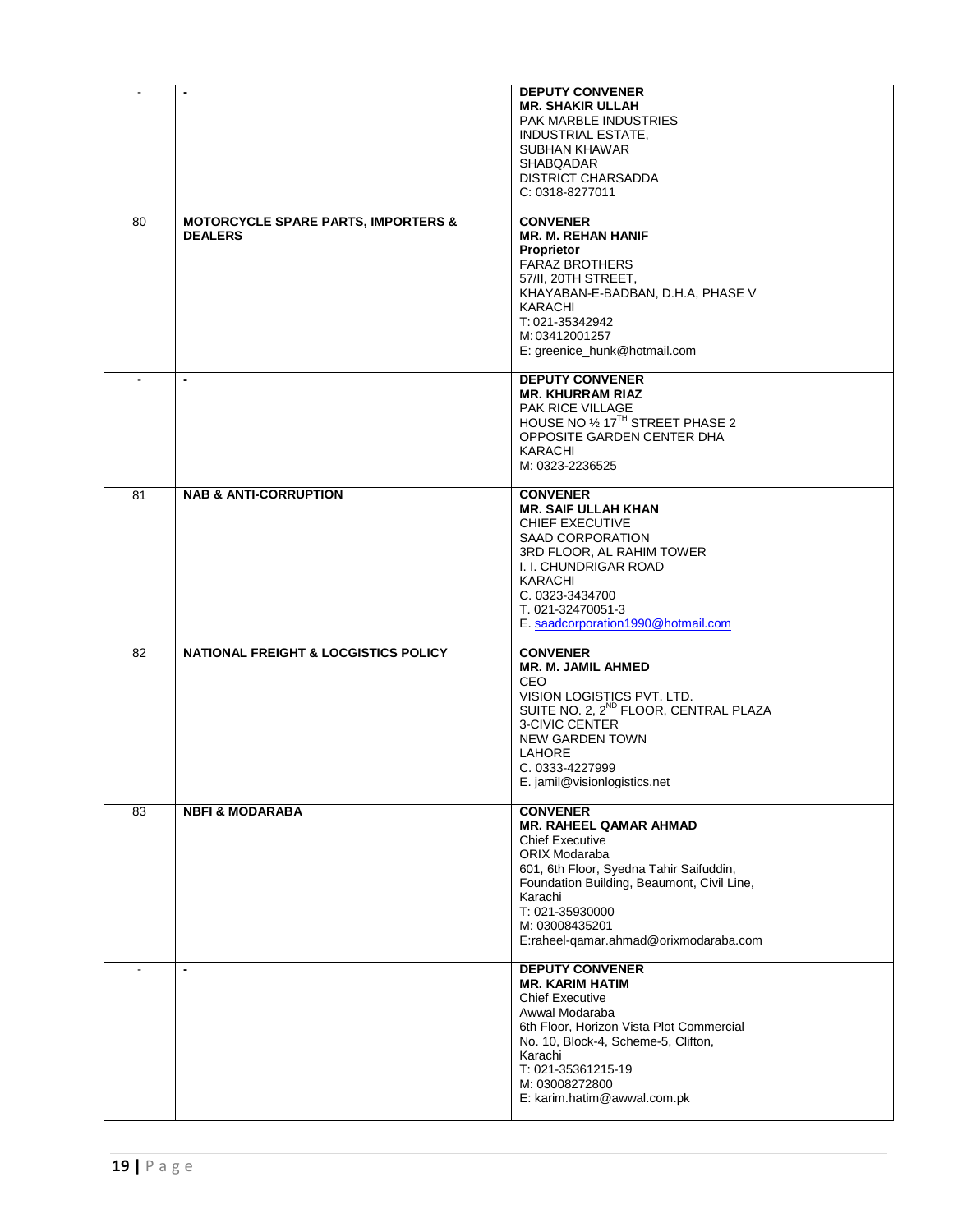| 84             | OIL MARKETING COMPANIES (OMCs)               | <b>CONVENER</b>                                          |
|----------------|----------------------------------------------|----------------------------------------------------------|
|                |                                              | <b>MR. TARIQ MEHMOOD</b>                                 |
|                |                                              | CHIEF EXECUTIVE OFFICER                                  |
|                |                                              | OTO PAKISTAN (PVT) LIMITED                               |
|                |                                              | 66-B, BLOCK C3, GULBERG III                              |
|                |                                              | LAHORE                                                   |
|                |                                              | T. 042-35772492-96                                       |
|                |                                              | E. tariq@otopakistan.com                                 |
|                |                                              | C. 0300-4622222                                          |
|                |                                              |                                                          |
| 85             | OIL TRADE & TRANSPORT                        | <b>CONVENER</b>                                          |
|                |                                              | <b>MR. GUL FARAZ KHAN</b>                                |
|                |                                              | <b>PROPRIETOR</b>                                        |
|                |                                              | AL REHMAN OIL COMPANY                                    |
|                |                                              |                                                          |
|                |                                              | C-41, SHEREEN JINNAH COLONY, BLOCK-1, CLIFTON<br>KARACHI |
|                |                                              | T: 021-3588854                                           |
|                |                                              |                                                          |
|                |                                              | M: 03452625505                                           |
|                |                                              | E: niazichairman01@gmail.com                             |
| 86             | <b>OVERSEAS EMPLOYMENT &amp; DEVELOPMENT</b> | <b>CONVENER</b>                                          |
|                |                                              | <b>MR. FAWAD SALIM MALIK</b>                             |
|                |                                              | <b>PROPRIETOR</b>                                        |
|                |                                              | <b>SALIM AGENCIES</b>                                    |
|                |                                              | 16-B, S.M.C.H.S                                          |
|                |                                              | KARACHI                                                  |
|                |                                              | T: 021-34525124                                          |
|                |                                              | C: 0300-8223386                                          |
|                |                                              | E: info@salimagencies.net                                |
|                |                                              | W: salimagencies.net                                     |
|                |                                              |                                                          |
| 87             | PAK-AFGHAN COMMERCIAL EXPORT                 | <b>CONVENER</b>                                          |
|                |                                              | <b>MR. JABIR KHAN SHINWARI</b>                           |
|                |                                              | CEO.                                                     |
|                |                                              | M/S. SHAHZAD ENTERPRISES                                 |
|                |                                              | CHAMBER SECRETARIAT, PAK BUSINESS                        |
|                |                                              | <b>CENTER G.T ROAD</b>                                   |
|                |                                              | <b>PESHAWAR</b>                                          |
|                |                                              | C: 0300-5580111                                          |
|                |                                              |                                                          |
| $\overline{a}$ | $\blacksquare$                               | <b>DEPUTY CONVENER</b>                                   |
|                |                                              | <b>MR. ALAMZEB AFRIDI</b>                                |
|                |                                              | CEO                                                      |
|                |                                              | M/S. KUKI KHEL TRADING CO                                |
|                |                                              | CHAMBER SECRETARIAT, PAK BUSINESS                        |
|                |                                              | CENTER G.T ROAD                                          |
|                |                                              | <b>PESHAWAR</b>                                          |
|                |                                              | C: 0334-1111014                                          |
|                |                                              |                                                          |
| 88             | <b>PAPER &amp; PAPER BOARD</b>               | <b>CONVENER</b>                                          |
|                |                                              | <b>MR. KHAMIS SAEED</b>                                  |
|                |                                              | <b>PROPRIETOR</b>                                        |
|                |                                              | M/S. KHAMIS PAPERS                                       |
|                |                                              | S-38R-201, GUNPUT ROAD                                   |
|                |                                              | LAHORE                                                   |
|                |                                              | T: 042-37354298                                          |
|                |                                              | M: 0300-4243948                                          |
|                |                                              | E: khamissaeed@hotmail.com                               |
|                |                                              | E. appma.north@gmail.com                                 |
|                |                                              |                                                          |
|                | $\blacksquare$                               | <b>DEPUTY CONVENER</b>                                   |
|                |                                              | <b>MALIK AHAD AMIN</b>                                   |
|                |                                              | <b>PROPRIETOR</b>                                        |
|                |                                              | <b>MODERN IMPEX</b>                                      |
|                |                                              | <b>14 SHAHRAH E MILLAT</b>                               |
|                |                                              | LAHORE                                                   |
|                |                                              | T. 042-37232624                                          |
|                |                                              | M. 0300-8453391                                          |
|                |                                              |                                                          |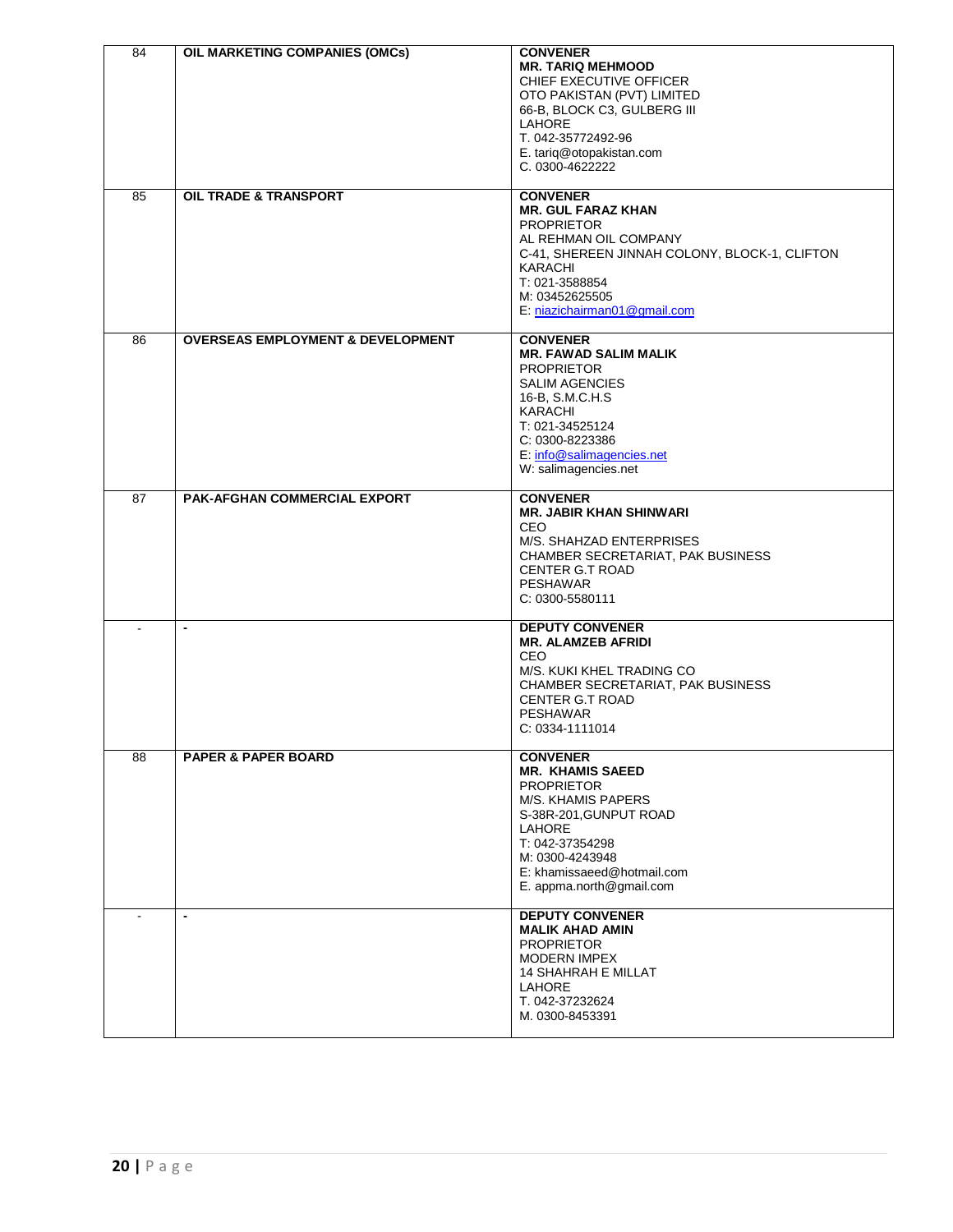| 89 | PERSONAL PROTECTIVE EQUIPMENT (PPE)  | <b>CONVENER</b><br><b>MR. AHTASHAM JAVED THAPUR</b><br><b>PROPRIETOR</b><br>ECOSTAR1982<br>11/224 NEKU PURA, PULAIK<br><b>SIALKOT</b><br>T: 0321-5377135<br>E: ecostar1982@gmail.com<br><b>DEPUTY CONVENER</b><br>SHEIKH MUHAMMAD IQBAL SONY                                                                     |
|----|--------------------------------------|------------------------------------------------------------------------------------------------------------------------------------------------------------------------------------------------------------------------------------------------------------------------------------------------------------------|
|    |                                      | <b>PARTNER</b><br>M/S. ABRO GROUP<br>S.I.E, ABRONA STREET,<br>FATEH GARH ROAD,<br><b>SIALKOT</b><br>TEL: 052-3250020<br>CELL: 0321-6109100                                                                                                                                                                       |
|    | $\overline{\phantom{a}}$             | <b>DEPUTY CONVENER</b><br><b>MR. M. IRFAN RAGHIB</b><br><b>PARTNER</b><br>HAYEE SONS CORPORATIONS<br>RAGHIB TOWN, PASPUR ROAD,<br><b>SIALKOT</b><br>M: 0300-8611111<br>E: info@hayeesons.com                                                                                                                     |
|    | $\blacksquare$                       | <b>DEPUTY CONVENER</b><br><b>MR. KHAYYAM JAVAID SETHI</b><br><b>DIRECTOR</b><br>JMS TRADE WELL INTERNATIONAL PVT LTD.<br>13 KM WAZIRABAD ROAD, SANUWALA<br><b>SIALKOT</b><br>T: 052-3511537<br>M: 0333-8612356<br>E: khayyam@jmstradewell.com                                                                    |
| 90 | PHARMACEUTICAL                       | <b>CONVENER</b><br><b>MR. TAUQEER UL HAQ</b><br><b>MANAGING DIRECTOR</b><br>SANTE (PVT) LIMITED<br>39-C/1, BLOCK 6, P.E.C.H.S.<br>KARACHI<br>T. 021-34536800/34533425/34536636<br>C. 0300-0880118<br>E. thaq@sante.com.pk<br>E. santé@sante.com.pk                                                               |
| 91 | PLANT QUARANTINE & AGRICULTURE INPUT | <b>CONVENER</b><br><b>MR. ASIF NISAR VOHRA</b><br>CHIEF EXECUTIVE<br><b>SAVER CROP SCIENCE</b><br>F-13, 32 ALPINE HOMES<br><b>BLOCK 5, KEHKASHAN CLIFTON</b><br>BEHIND BAR B Q TONIGHT<br>KARACHI<br>T. 021-35148211-15<br>C. 0300-8231101<br>E. asifnisars@hotmail.com<br>E. asifnisar@savercropscience.com     |
| 92 | POLYESTER FILAMENT YARN              | <b>CONVENER</b><br><b>MR. MUHAMMAD USMAN</b><br>Proprietor<br>M. Usman<br>253-B, 1 <sup>st</sup> Floor, Latif Cloth Market,<br>M. A. Jinnah Road<br>KARACHI<br>T: 021-32436125, 32431986<br>M: 0300-8221313<br>E: usman_nathani1967@hotmail.com<br>E. muhammadusmannatahni1967@gmail.com<br>Web. www.m-usman.com |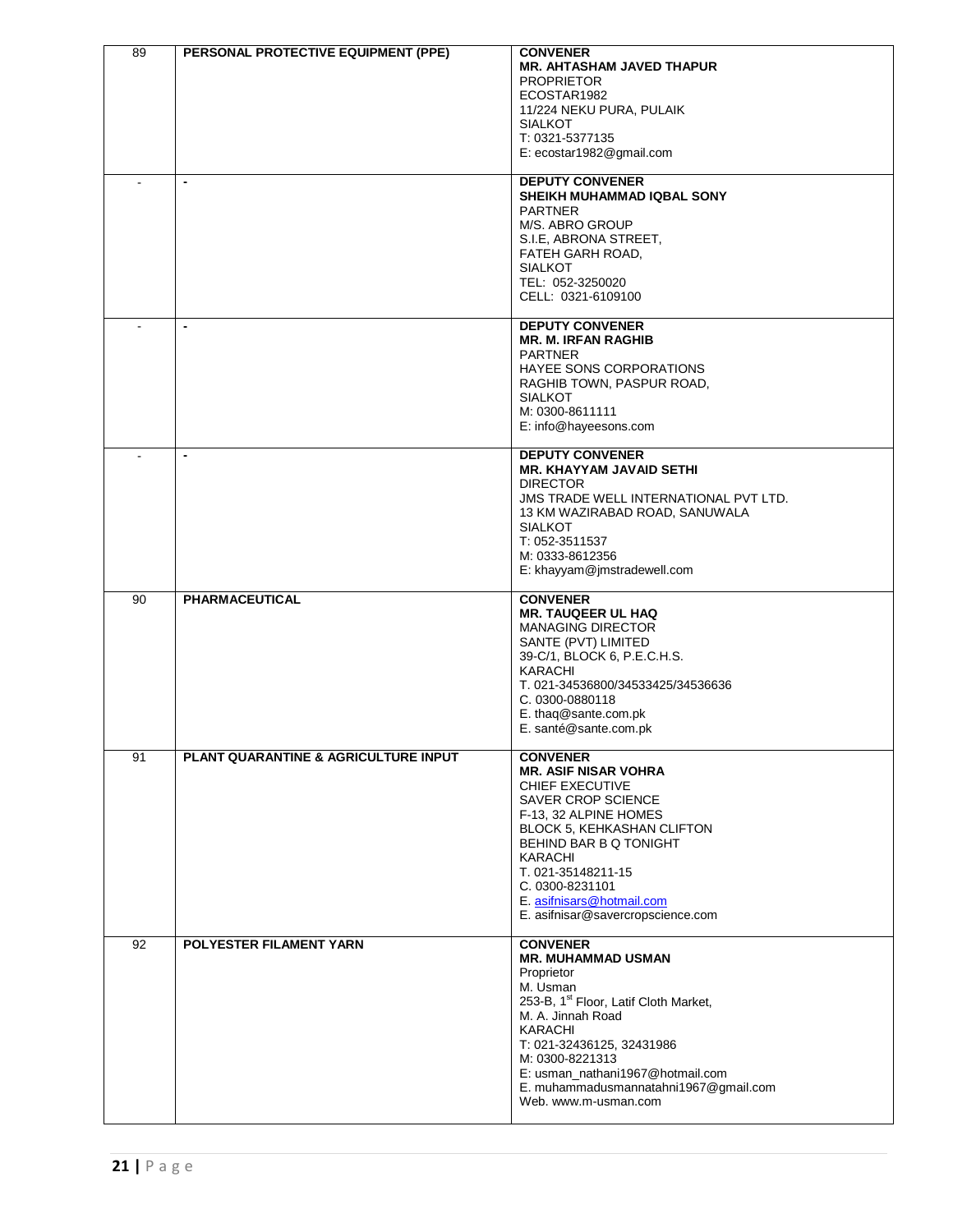| 93 | <b>PUBLIC UTILITIES</b>         | <b>CONVENER</b><br><b>MR.SHAHID JAWED QURESHI</b><br>CHIEF EXECUTIVE<br>M/S. SHAHBAZ INTERNATIONAL<br>301, 3 <sup>RD</sup> FLOOR, AIWAN E SANAT,<br>PLOT NO. ST-4/2, SECTOR-23 KORANGI<br><b>INDUSTRIAL AREA</b><br><b>KARACHI</b><br>C: 0300-920881<br>E: shahbazintl786@gmail.com |
|----|---------------------------------|-------------------------------------------------------------------------------------------------------------------------------------------------------------------------------------------------------------------------------------------------------------------------------------|
| 94 | <b>PRINTING &amp; PACKAGING</b> | <b>CONVENER</b><br><b>MR. AMIR ZAFAR</b><br><b>CHIEF EXECUTIVE</b><br>SHANNZA (PVT) LTD<br>594-SUNDER INDUSTRIAL ESTATE, RAIWIND<br><b>LAHORE</b><br>T: 042-35297584<br>M: 03334213961<br>E: shannzaprinters@yahoo.com                                                              |
| 95 | <b>PROPERTY AND BUILDERS</b>    | <b>CONVENER</b><br><b>MR. AKBAR CHOUDHRY</b><br><b>MANAGING DIRECTOR</b><br>M/S CHOUDHRY BUILDER<br>OFFICE # 03, $2^{ND}$ FLOOR<br>447-G1, AKBAR PLAZA<br><b>JOHAR TOWN</b><br>LAHORE<br>T: 042-35915963<br>M: 0333-4358555                                                         |
|    | $\blacksquare$                  | <b>DEPUTY CONVENER</b><br><b>MIAN MAJID ISLAM</b><br>CHIEF EXECUTIVE<br><b>MAJID GROUP</b><br>26, BLOCK-L JOHAR TOWN<br><b>LAHORE</b><br>M: 0321-8455566<br>E: mmi@majidgroup.com.pk                                                                                                |
|    | $\blacksquare$                  | <b>DEPUTY CONVENER</b><br><b>MAJOR GHULAM MOHYUDDIN (RETD)</b><br>CEO.<br><b>MOHYUDDIN ESTATE &amp; BUILDER</b><br>4TH FLOOR-43 MAIN BULEVARD<br>PHASE-6 DHA<br>LAHORE<br>T: 042-37132867<br>C: 0300-5328873<br>E: mohyuddin41@gmail.com                                            |
| 96 | <b>RAW COTTON</b>               | <b>CONVENER</b><br><b>KHAWAJA M. ZUBAIR</b><br>Proprietor<br>M/s. Baltic Control Pakistan<br>Suite # 419, 4th Floor The Cottton Exchange<br>I.I. Chundrigar Road, KARACHI<br>T: 021-111225842, 32441211-12<br>M: 03008220411<br>R: 021-35833224<br>E: kz@baltic.asia                |
| 97 | <b>READYMADE GAREMNTS</b>       | <b>CONVENER</b><br>SHEIKH MUHAMMAD SHAFIQ JHOKWALA<br><b>Managing Partner</b><br>J. Tex Exports<br>Shop No. 121, Ground Floor<br>Textile Plaza, M. A. Jinnah road<br>Karachi<br>T. 021-32411118<br>C. 0300-2123824<br>E. smshafiq_jtex@yahoo.com<br>E. jtex@cyber.net.pk            |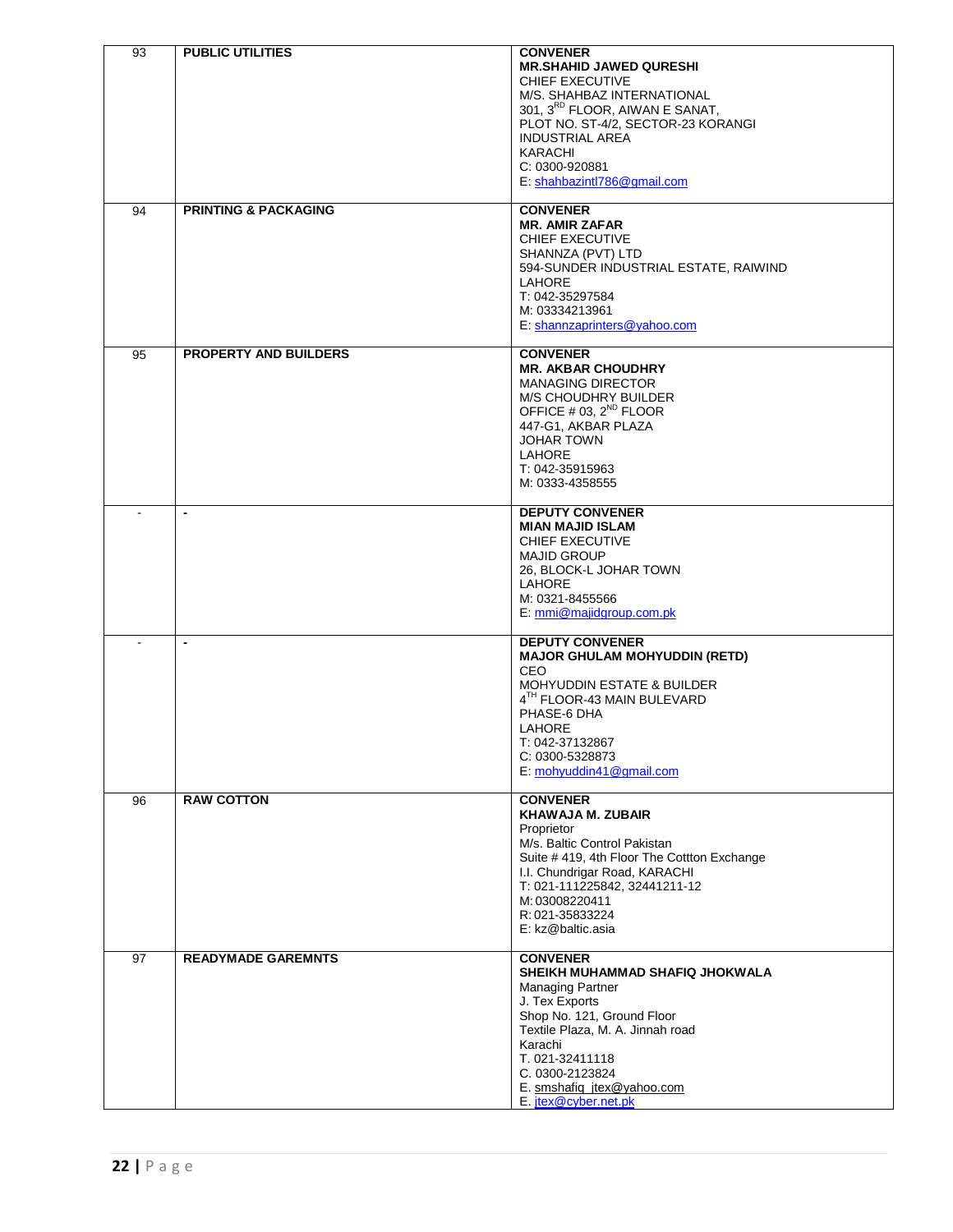| 98  | <b>REAL ESTATE &amp; CONSTRUCTION</b> | <b>CONVENER</b>                                                             |
|-----|---------------------------------------|-----------------------------------------------------------------------------|
|     |                                       | <b>SYED SAQIB SHAH</b>                                                      |
|     |                                       | CEO.                                                                        |
|     |                                       | SHAHS INTERNATIONAL REAL ESTATE & BUILDERS<br>PLOT #9-C LANE #4,            |
|     |                                       | <b>BUKHARI COMMERCIAL</b>                                                   |
|     |                                       | PHASE VI DHA                                                                |
|     |                                       | KARACHI                                                                     |
|     |                                       | M: 0322-2222982                                                             |
|     |                                       |                                                                             |
|     | $\blacksquare$                        | <b>DEPUTY CONVENER</b>                                                      |
|     |                                       | <b>MR. KASHIF AMEEN</b>                                                     |
|     |                                       | <b>CHAIRMAN</b>                                                             |
|     |                                       | <b>H&amp;B MARKETING PVT LTD</b>                                            |
|     |                                       | SUITE NO. 2, 3 GROUND FLOOR,<br>NADEEM BLESSING BLOCK #1, GULISTAN-E-JAUHAR |
|     |                                       | KARACHI                                                                     |
|     |                                       | M: 0300-2660007                                                             |
|     |                                       | E: h&bmarketingpvtltd@gmail.com                                             |
|     |                                       |                                                                             |
|     |                                       | <b>DEPUTY CONVENER</b>                                                      |
|     |                                       | <b>MR. JOHAR IQBAL</b>                                                      |
|     |                                       | CEO.<br><b>JOHAR ESTATE</b>                                                 |
|     |                                       | WORLD BUSINESS CENTER, ROOM # 10, 2 <sup>ND</sup> FLOOR                     |
|     |                                       | PLOT #147, 18 <sup>TH</sup> EAST STREET, PHASE 1, DHA                       |
|     |                                       | <b>KARACHI</b>                                                              |
|     |                                       | T: 021-35393994-96                                                          |
|     |                                       | C: 0300-8254879                                                             |
|     |                                       | E: joharestate@hotmail.com                                                  |
|     | $\blacksquare$                        | <b>DEPUTY CONVENER</b>                                                      |
|     |                                       | <b>MR. BILAL TALIB</b>                                                      |
|     |                                       | CEO.                                                                        |
|     |                                       | CALIFORNIA REAL ESTATE AND BUILDERS                                         |
|     |                                       | G. M TRADE CENTER MAIN JINNAH AVENUE                                        |
|     |                                       | <b>BAHRIA TOWN</b>                                                          |
|     |                                       | KARACHI                                                                     |
|     |                                       | C: 0333-4495888                                                             |
|     |                                       | E: ubuzut@gmail.com                                                         |
| 99  | <b>REAL ESTATE DEVELOPERS</b>         | <b>CONVENER</b>                                                             |
|     |                                       | <b>MR. ASIF SUMSUM</b>                                                      |
|     |                                       | CHAIRMAN                                                                    |
|     |                                       | <b>SUMSUM GROUP BUILDERS &amp; DEVELOPERS</b>                               |
|     |                                       | SUMSUM COMFORTS, PLOT # SD, BLOCK-2                                         |
|     |                                       | <b>GULISTAN E JOHAR</b>                                                     |
|     |                                       | <b>KARACHI</b>                                                              |
|     |                                       | M: 0333-2111001                                                             |
| 100 | <b>REAL ESTATE MANAGEMENT</b>         | <b>CONVENER</b>                                                             |
|     |                                       | <b>MR. SHAHBAN ELAHI</b>                                                    |
|     |                                       | <b>DIRECTOR</b>                                                             |
|     |                                       | A.B ENTERPRISES                                                             |
|     |                                       | 120-C. B COMMERCIAL AREA                                                    |
|     |                                       | PHASE-1, D.H.A.                                                             |
|     |                                       | <b>KARACHI</b>                                                              |
|     |                                       | T. 021-35388678                                                             |
|     |                                       | C. 0300-2010707 / 0300-2012121                                              |
|     |                                       | E. abenterprises@gmail.com                                                  |
| 101 | <b>RESTAURANTS</b>                    | <b>CONVENER</b>                                                             |
|     |                                       | <b>MR. WAQAS AZIM UL QADER</b>                                              |
|     |                                       | C.E.O                                                                       |
|     |                                       | Chopsoy Int.                                                                |
|     |                                       | FL-6/4, Block 4, Gulshan-e-Iqbal                                            |
|     |                                       | Karachi                                                                     |
|     |                                       | T: 021-34837028-9<br>M. 0333-3061419                                        |
|     |                                       | R. 0312-2046649                                                             |
|     |                                       | E. waqasazeem69@gmail.com                                                   |
|     |                                       |                                                                             |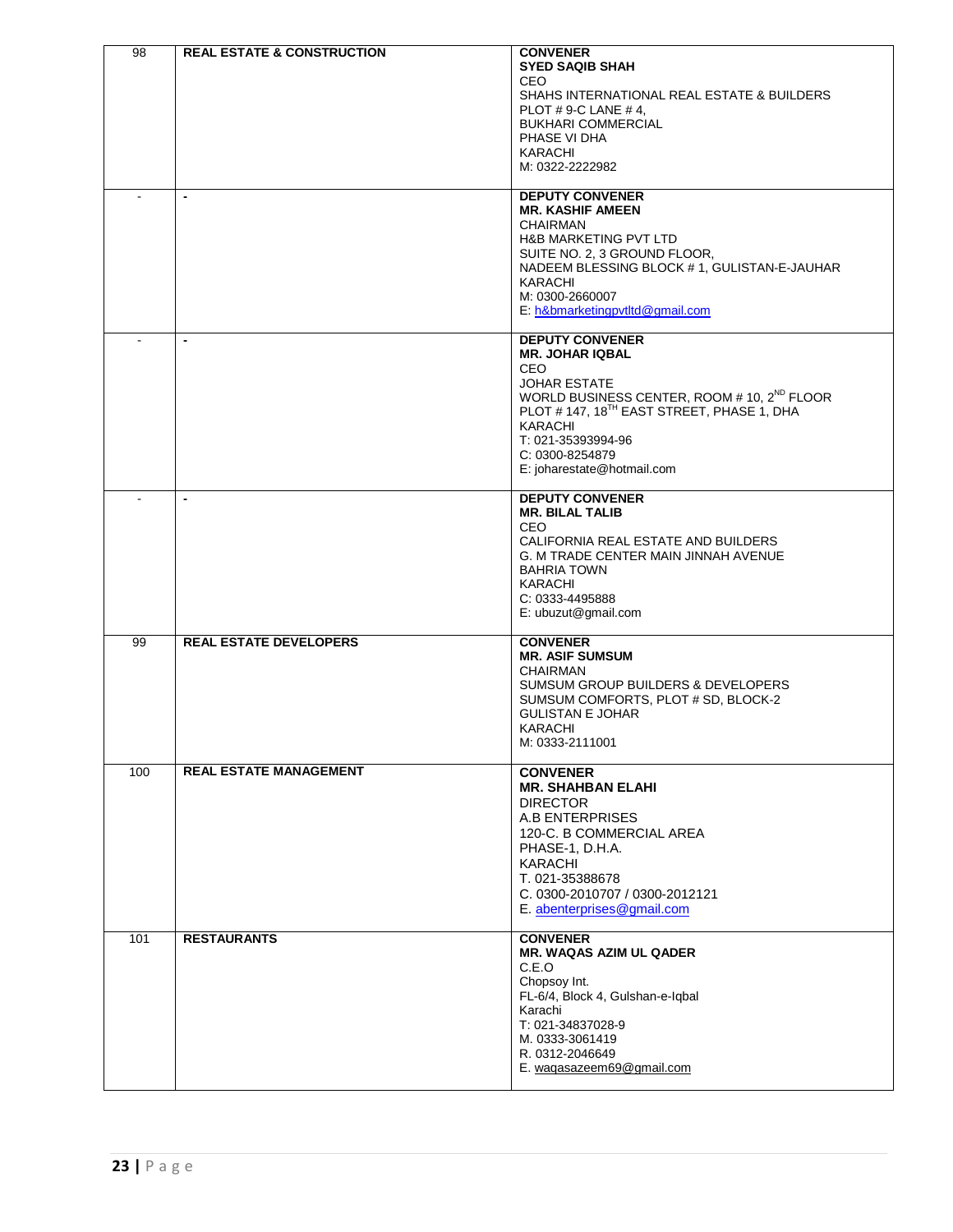| 102            | <b>RICE</b>      | <b>CONVENER</b><br><b>MR. RAFIQUE SULEMAN</b><br>Proprietor<br>R. B. International<br>Office #303, 3 <sup>rd</sup> Floor, Plot No. 26-A<br>Business Avenue, Block-6, P.E.C.H.S.<br>Karachi<br>T. 021-34393030-32<br>M. 0300-8236637<br>E. rafiquesuleman37@yahoo.com<br>E. rafique37@hotmail.com |
|----------------|------------------|--------------------------------------------------------------------------------------------------------------------------------------------------------------------------------------------------------------------------------------------------------------------------------------------------|
| $\overline{a}$ | $\blacksquare$   | <b>DEPUTY CONVENER</b><br><b>MR. SHEERAZ AHMED SHAIKH</b><br><b>PROPRIETOR</b><br>M/S ENTERPRISE,<br>HUSSAIN TRADE CENTER<br>KARACHI<br>T. 021-32217220<br>M. 0300-8207220<br>E: sheerazms111@gmail.com                                                                                          |
|                | $\sim$           | <b>DEPUTY CONVENER</b><br><b>MR. HASSAB ABDUL RAUF</b><br><b>PROPRIETOR</b><br>PREMIER COMMODITIES<br>G-13, HUSSAIN TRADE CENTER NEAR CHALLI<br>KARACHI<br>T: 021-32218999<br>C: 0321-2360036<br>E: hassabrauf@gmail.com                                                                         |
| 103            | <b>SALES TAX</b> | <b>CONVENER</b><br><b>MR. ABDUL HAFEEZ MOHAMMED</b><br><b>PROPRIETOR</b><br>UNITED AGENCIES<br>M. R. 5/91, VIRJEE STREET<br>JODIA BAZAR<br>KARACHI,<br>TEL: 021-32441937<br>MOB: 0300-8243005                                                                                                    |
|                | $\blacksquare$   | <b>DEPUTY CONVENER</b><br><b>MR. MUHAMMAD ABID MANIAR</b><br>PROPRIETOR.<br>UNIPROM HEALTHCARE<br>L-151, 2ND FLOOR, SEHBA AKHTER ROAD,<br>BLOCK - 13-G GULSHAN-E-IQBAL<br>KARACHI 75300<br>T. 021-36068596<br>M. 0321-9275810<br>E: uniprompk@hotmail.com                                        |
|                | $\blacksquare$   | <b>DEPUTY CONVENER</b><br><b>MR. IMRAN GHAYASUDDIN</b><br><b>PROPRIETOR</b><br>M/S AHMED & HASAN<br>OFFICE #913 CHAPAL PLAZA NO.9/2 S.R.2<br>SERAI QUARTERS HASRAT MOHANI ROAD<br>KARACHI<br>TEL: 021-32467801-3<br>C: 0300-9214268                                                              |
|                | $\blacksquare$   | <b>DEPUTY CONVENER</b><br><b>MR. QAMAR USMAN</b><br>CHIEF EXECUTIVE<br>USMANCO INTERNATIONAL<br>220, D.M.C.H.S BLOCK-3, S. ABDUL<br>KARACHI<br>M. 0300-8235868                                                                                                                                   |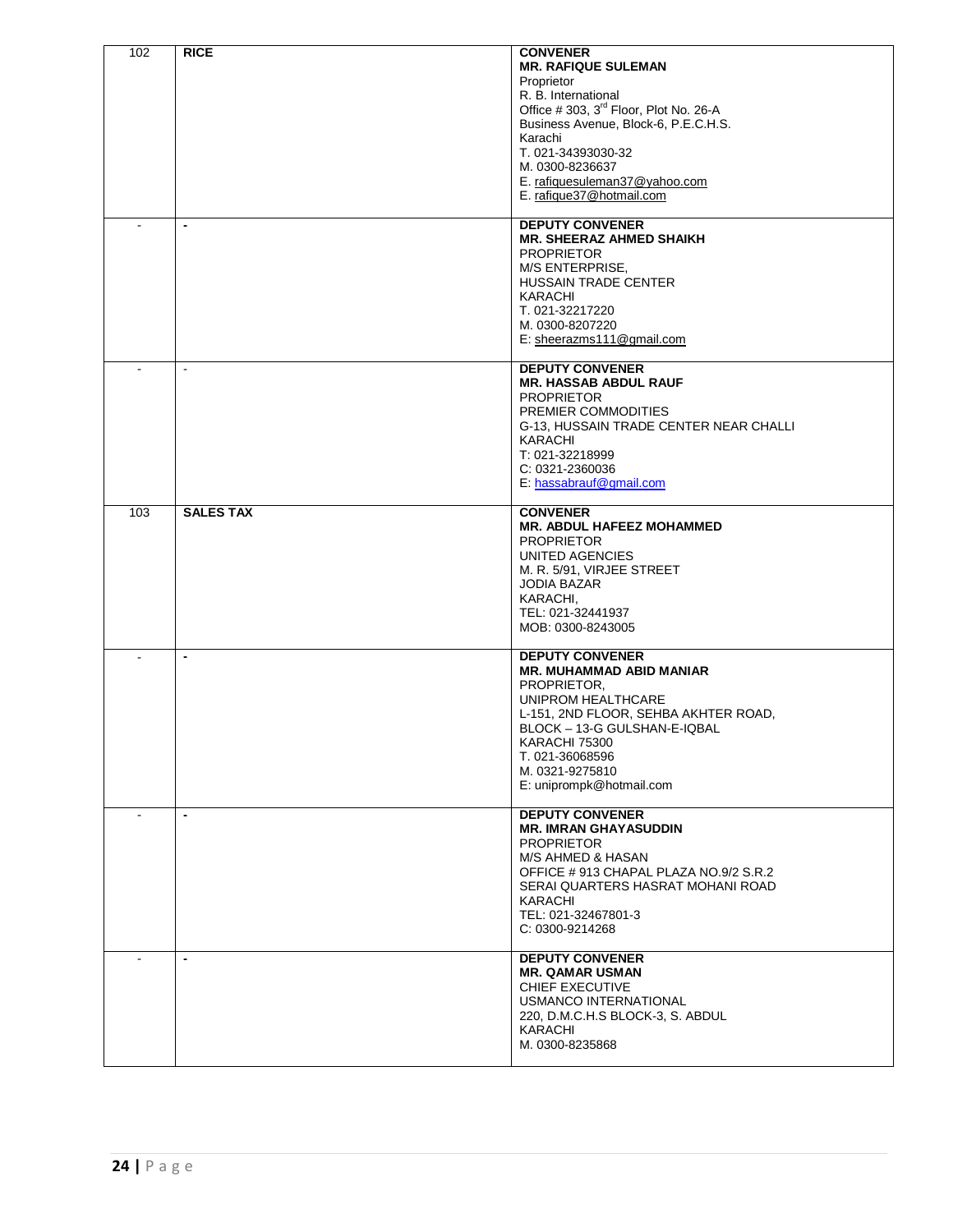| $\blacksquare$ | $\blacksquare$                               | <b>DEPUTY CONVENER</b><br><b>MR. ABDUS SAMAD SHEKHANI</b><br><b>PROPRIETOR</b><br><b>SAMAD ENTERPRISE</b><br>PLOT NO. 165, SECTOR, 24,<br>KORANGI INDUSTRIAL AREA,<br>KARACHI<br>T: 021-35121177<br>M: 03008221585<br>E: samadent@cyber.net.pk            |
|----------------|----------------------------------------------|-----------------------------------------------------------------------------------------------------------------------------------------------------------------------------------------------------------------------------------------------------------|
| 104            | <b>SHIPPING AFFAIRS</b>                      | <b>CONVENER</b><br><b>MR. ABDULLAH FARRUKH</b><br><b>DIRECTOR</b><br>PAK SHAHEEN (PVT.) LTD.<br>23-27, TIMBER POND<br>PAK SHAHEEN AVENUE, KEAMARI<br>KARACHI<br>T: 021-32857790<br>M: 03002403100<br>E: afarrukh@pakshaheen.com.pk                        |
| 105            | <b>SMALL &amp; MEDIUM ENTERPRISES (SMEs)</b> | <b>CONVENER</b><br><b>SHEIKH MUHAMMAD IQBAL SONY</b><br><b>PARTNER</b><br>M/S. ABRO GROUP<br>S.I.E, ABRONA STREET,<br>FATEH GARH ROAD,<br><b>SIALKOT</b><br>TEL: 052-3250020<br>CELL: 0321-6109100                                                        |
| $\blacksquare$ | $\overline{\phantom{a}}$                     | <b>DEPUTY CONVENER</b><br><b>MR. MUBASHAR AFZAL</b><br><b>VIVIFY INTERNATIONAL</b><br>10 KM LAKHANPUR<br><b>KASUR ROAD</b><br><b>SIALKOT</b><br>M: 0300-9618325<br>E: info@vivifyintl.com                                                                 |
|                | $\blacksquare$                               | <b>DEPUTY CONVENER</b><br><b>MR. LIAQAT ALI SHAIKH</b><br><b>PROPRIETOR</b><br>SHAH & COMPANY<br>63 A, B-7 STREET, PHASE V, D.H.A.<br>KARACHI<br>T. 021-35841361<br>C. 0300-2017250<br>R. 021-35861361<br>E. liagatshk@gmail.com                          |
|                | $\overline{\phantom{a}}$                     | <b>DEPUTY CONVENER</b><br><b>MR. FARAZ PERVEZ</b><br>MEMBER GENERAL BODY FPCCI<br><b>PROPRIETOR</b><br>M/S. ZAFF TEXTILES<br>C-46/A, ESTATE AVENUE, S.I.T.E. KARACHI<br>T: 021-32565552<br>M: 03218249215<br>R: 021-35246488<br>E: faraz@zafftextiles.com |
|                | $\overline{\phantom{a}}$                     | <b>DEPUTY CONVENER</b><br><b>MR. KAMAL AFTAB</b><br><b>DIRECTOR</b><br>M/S KAMAL AFTAB<br>76/1 MAIN 26TH STREET PHASE 6 DHA<br>KARACHI<br>M: 0321-8794490<br>E: aishakamal487@gmail.com                                                                   |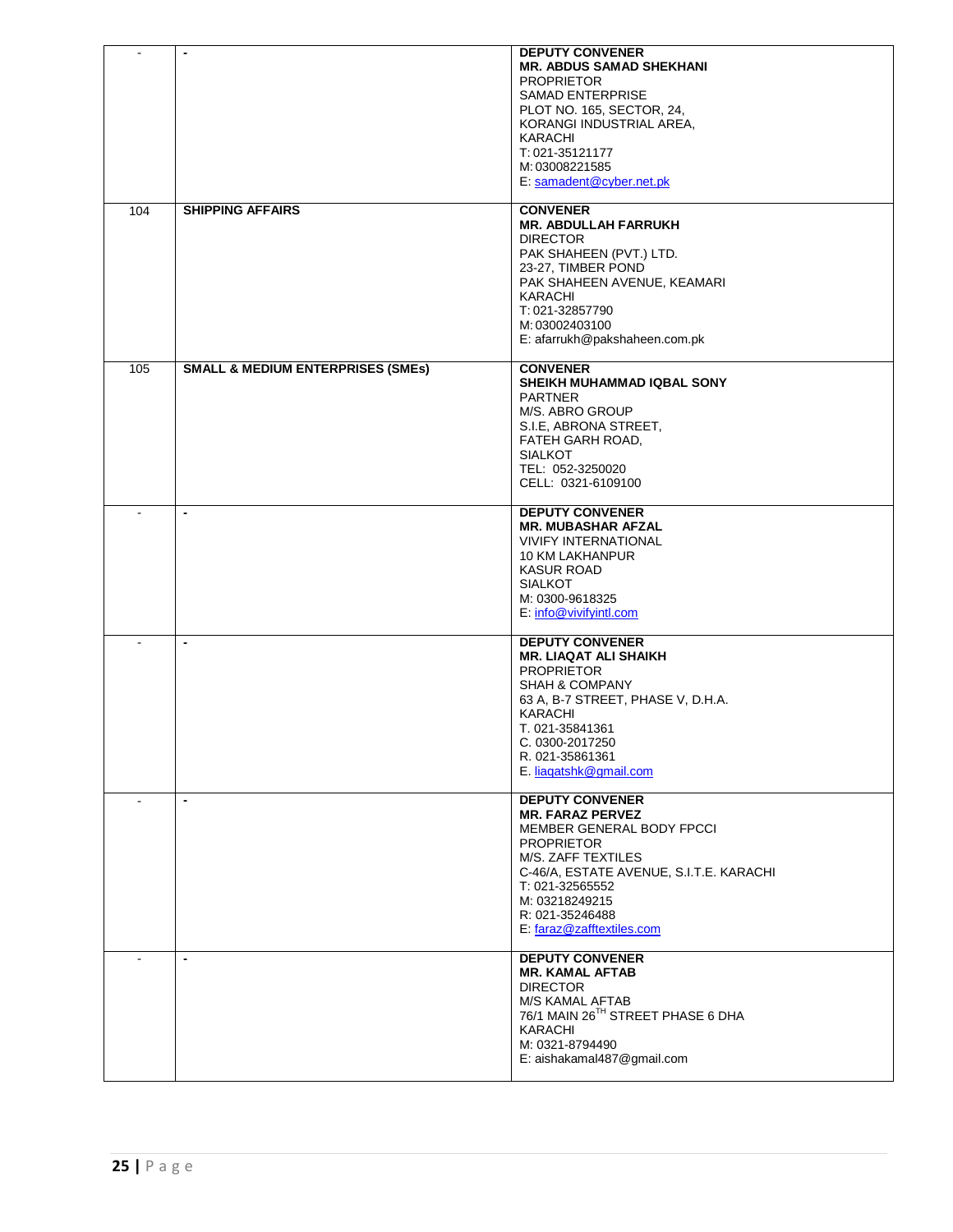| 106<br>107 | <b>SOAPS &amp; DETERGENTS</b><br><b>SPECIAL ECONOMIC ZONES (SEZS)</b> | <b>CONVENER</b><br><b>MR. USMAN AHMED</b><br>Proprietor<br>Niaz Soap Factory<br>31-C/II, 1st Floor, DHA,<br>Shabaz Lane-4, Phase-VI,<br>KARACHI<br>T: 021-3584053<br>M: 0300-8238433<br>R: 021-35853161<br>E: niazsoap@gmail.com<br><b>CONVENER</b>                              |
|------------|-----------------------------------------------------------------------|----------------------------------------------------------------------------------------------------------------------------------------------------------------------------------------------------------------------------------------------------------------------------------|
|            |                                                                       | <b>MR. ASIF SHEIKH JAVAID</b><br>CHIEF EXECUTIVE OFFICER<br><b>EAST-WEST ENTERPRISES</b><br>ATLAS HOUSE, C-007 / BIII<br>PHASE 1, KEPZ LANDHI<br><b>KARACHI</b><br>C. 0300-8247242<br>T. 021-32422886/32422879<br>E. atlasepz@hotmail.com<br>E. asifpilot1@hotmail.com           |
| 108        | <b>STEVEDORING &amp; PORT TERMINALS</b>                               | <b>CONVENER</b><br><b>MR. MUHAMMAD YOUNUS VAYANI</b><br><b>DIRECTOR</b><br>OCEAN WORLD PVT. LTD.<br>SUITE NO.409, PROGRESSIVE PLAZA<br><b>BEAUMONT ROAD</b><br><b>KARACHI</b><br>M: 0333-2152625<br>M: vayani@oceanworld.pk                                                      |
| 109        | <b>SUGAR</b>                                                          | <b>CONVENER</b><br>CHAUDHRY MUHAMMAD ZAKA ASHRAF<br>MEMBER EXECUTIVE COMMITTEE FPCCI<br>CHAIRMAN<br>ASHRAF SUGAR MILLS LTD<br>19-ZAFAR ROAD LAHORE CANTT<br><b>LAHORE</b><br>T: 042-35717222<br>M: 0323-5555888<br>R: 042-36664545<br>E: chairman@asml.org.pk                    |
| 110        | <b>SURGICAL INSTRUMENTS</b>                                           | <b>CONVENER</b><br><b>MR. ZULFIQAR AHSAN BHATTI</b><br>CEO<br>SOCIETY DE ZULCOF FACTORY.<br>800 METERS NOUL MOR,<br>RORAS ROAD DOGRA<br>KHURD SIALKOT<br>C: 0300 8619790<br>T: 052-3554363, 3555798, 3253568,<br>E: sdzulco@skt.Comsats.net.ok                                   |
|            | $\overline{\phantom{a}}$                                              | <b>DEPUTY CONVENER</b><br><b>MR. ZESHAN TARIQ</b><br><b>MANAGING PARTNER</b><br>T A WALTHEM & CO.,<br>SUBLIME CHOWK, WAZIRABAD ROAD,<br><b>SIALKOT</b><br>C: 0344-4444676<br>E: walthem@gmail.com                                                                                |
| 111        | <b>TEA TRADE</b>                                                      | <b>CONVENER</b><br><b>MR. ZEESHAN MAQSOOD</b><br><b>PROPRIETOR</b><br>M/S. ZEESHAN TRADERS,<br>ROOM NO.3, 1 <sup>ST</sup> FLOOR, MEHRAN MANZIL,<br>ZAKARIA LANE, JODIA BAZAR,<br>KARACHI<br>T: 021-32412389<br>M: 0345-8292275<br>T(R): 0332-2128285<br>E: zeeshan@kamalfoods.pk |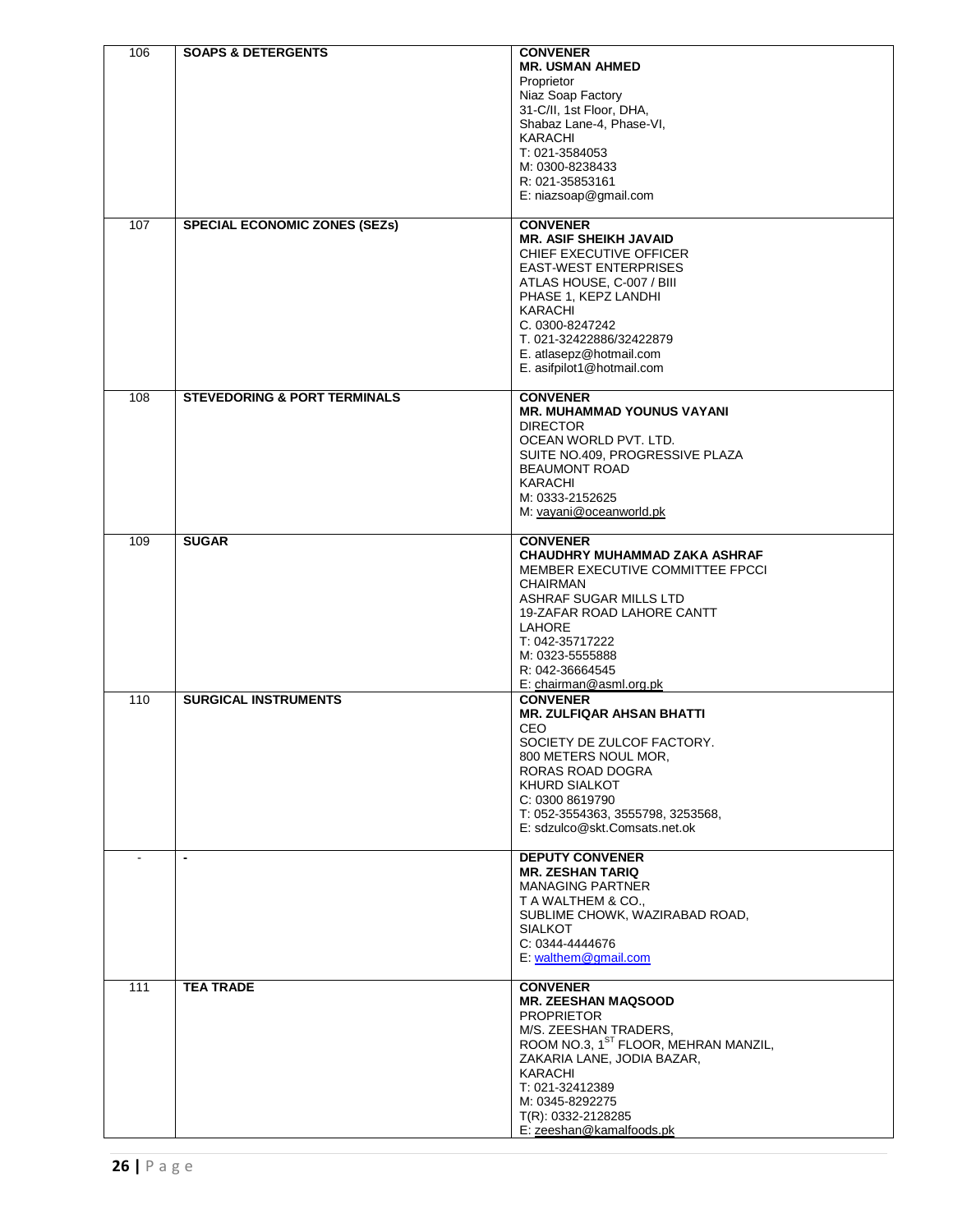| 112              | <b>TELECOMMUNICATION</b><br>$\overline{\phantom{a}}$ | <b>CONVENER</b><br><b>MR. HAMZA NADEEM QURESHI</b><br>CEO.<br>FB GENETICS PVT. LTD.<br>77-D/1, FRIST FLOOR, LAHORE CENTER<br>MAIN BOULEVARD, GULBERG III<br>LAHORE<br>C. 0321-4002929<br>E. hamzanadeem@4bgroup.com<br><b>DEPUTY CONVENER</b><br><b>MR. JUNAID SHEIKH</b><br><b>MANAGING DIRECTOR</b><br>SILICONST.<br>FB GENETICS INTERNATIONAL PVT. LTD.<br>77-D/1, FIRST FLOOR, LAHORE CENTER<br>MAIN BOULEVARD, GULBERG III<br><b>LAHORE</b><br>T. 042-111005555<br>C. 0323-2003000<br>E. junaid.sheikh@siliconst.net |
|------------------|------------------------------------------------------|---------------------------------------------------------------------------------------------------------------------------------------------------------------------------------------------------------------------------------------------------------------------------------------------------------------------------------------------------------------------------------------------------------------------------------------------------------------------------------------------------------------------------|
| $\overline{113}$ | <b>TEXTILE MACHINERY AND GENERATORS</b>              | <b>CONVENER</b><br><b>MR. ADNAN UMAR SAIGAL</b><br><b>CEO</b><br><b>MODERN MACHINERY STORE</b><br>1 BULL ROAD, NEAR BRANDRETH ROAD<br><b>LAHORE</b><br>C. 0300-8440805<br>E. saigaladnan@hotmail.com                                                                                                                                                                                                                                                                                                                      |
| 114              | <b>TEXTILE PROCESSING</b>                            | <b>CONVENER</b><br><b>MR. MUHAMMAD AHMAD</b><br><b>CHIEF EXECUTIVE</b><br>A. B. EXPORTS (PVT) LTD.<br>LASANI PULLI, NEAR KHAYABAN GARDENS<br>SARGODHA ROAD<br>FAISALABAD<br>T: 92-41-8817301-5<br>M: 0300-8661821<br>E: ahmad@ab.com.pk                                                                                                                                                                                                                                                                                   |
| 115              | <b>TOURISM &amp; CULTURE</b>                         | <b>CONVENER</b><br><b>MR. SALMAN JAVED</b><br>FORMER MD PTDC & DIRECTOR PIA<br>CHIEF OPERATING OFFICER<br>KHYBER INTERNATIONAL PAK (PVT) LTD.<br>HOUSE # 99-C, KHAYABAN-E-SEHAR<br>OFF. 16 <sup>TH</sup> STREET, PHASE-VI, D.H.A.<br>KARACHI<br>C: 0300-8265048<br>E. salmanj48@live.com                                                                                                                                                                                                                                  |
|                  | $\blacksquare$                                       | <b>DEPUTY CONVENER</b><br><b>MR. FAREED MAHMOOD GHANI</b><br>ARF LAW FIRM<br>OFFICE -1, FIRST FLOOR<br>81-C, STREET 5, ZULFIQAR COMMERCIAL<br>D.H.A, PHASE 8<br>KARACHI<br>T. 021-35890275<br>C. 0300-8216089<br>WhatsApp. 0300-8224897<br>E. fareed@arflaw.com.pk<br>Web. www.arflaw.com.pk                                                                                                                                                                                                                              |
| 116              | <b>TOURISM DEVELOPMENT</b>                           | <b>CONVENER</b><br><b>MR. IQBAL AHMED SAKRANI</b><br><b>DIRECTOR</b><br>SUPER TRAVELS (PVT.) LTD,<br>8, LOTIA BUILDING CLUB ROAD,<br>KARACHI<br>T: 021-111-111785-35682933<br>M: 0321-8233500                                                                                                                                                                                                                                                                                                                             |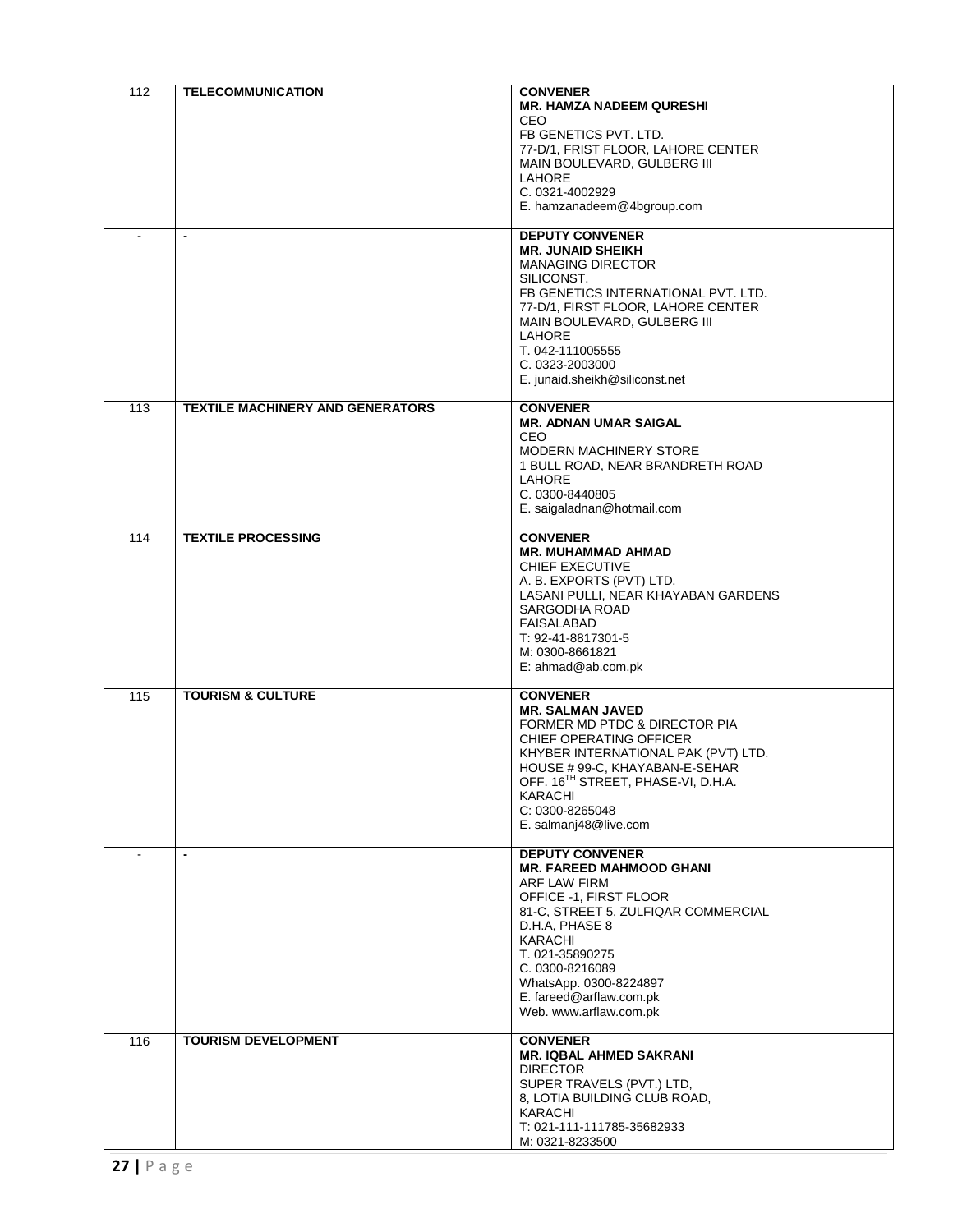| $\sim$           | $\overline{\phantom{a}}$                                           | <b>DEPUTY CONVENER</b><br><b>MR. FAREED MAHMOOD GHANI</b><br>ARF LAW FIRM<br>OFFICE -1, FIRST FLOOR<br>81-C, STREET 5, ZULFIQAR COMMERCIAL<br>D.H.A, PHASE 8<br>KARACHI<br>T. 021-35890275<br>C. 0300-8216089<br>WhatsApp. 0300-8224897<br>E. fareed@arflaw.com.pk<br>Web. www.arflaw.com.pk |
|------------------|--------------------------------------------------------------------|----------------------------------------------------------------------------------------------------------------------------------------------------------------------------------------------------------------------------------------------------------------------------------------------|
| $\overline{117}$ | <b>TOWEL EXPORTS</b>                                               | <b>CONVENER</b><br><b>MR. REHAN MEHTAB CHAWALA</b><br><b>DIRECTOR</b><br>AL KARAM TOWEL INDUSTRIES (PVT.) LTD.<br>D-7, MEHTAB UD DIN CHAWALA ROAD,<br>SITE, SUPER HIGHWAY, SCHEME 33,<br>KARACHI.<br>T: 021-36881388-91                                                                      |
| 118              | <b>TRADE WITH AFGHANISTAN &amp; CENTRAL ASIAN</b><br><b>STATES</b> | <b>CONVENER</b><br><b>MR. HAMID YAHYA FEROZ</b><br><b>CEO</b><br>DELIWALA PVT LTD.<br>1ST FLOOR, PLOT NO 156, STREET 10,<br>DEHLI MERCHANTILE SOCIETY<br><b>KARACHI</b><br>M: 0300-2008022<br>E: hamidyahya@gmail.com                                                                        |
|                  | $\blacksquare$                                                     | <b>DEPUTY CONVENER</b><br><b>MR. ABID SIDDIQ</b><br><b>CEO</b><br>TEXTILE WINDING MACHINERY COMPANY<br>33-34, SHARAH-E-DARULULOOM<br>SECTOR 16, NEAR VITA CHORANGI,<br>KORANGI INDUSTRIAL AREA<br>KARACHI<br>M: 0321-2101999<br>E: abidsiddig@gmail.com                                      |
| 119              | <b>TRAVEL &amp; TOURISM</b>                                        | <b>CONVENER</b><br><b>MR. MUHAMMAD NAEEM SHARIF</b><br>AL-SYED TRAVEL SERVICE (PVT) LIMITED<br><b>FORMER CHAIRMAN</b><br>TRAVEL AGENTS ASSOCIATION OF PAKISTAN<br>ROOM # 115, CENTRAL HOTEL BUILDING<br>IST FLOOR, MEREWETHER ROAD<br>KARACHI<br>C. 0300-8250866<br>T. 021-35682748/35656022 |
| $\sim$           | $\blacksquare$                                                     | <b>DEPUTY CONVENER</b><br><b>MR. SAQLAIN AMER</b><br><b>DIRECTOR</b><br>MIAN TRAVEL AND TRADE<br>GROUND FLOOR, AL COMPLEX 23,<br><b>EMPRESS ROAD</b><br><b>LAHORE</b><br>T: 042-36307224<br>M: 03234407224<br>E: saqlain@miansgroups.com                                                     |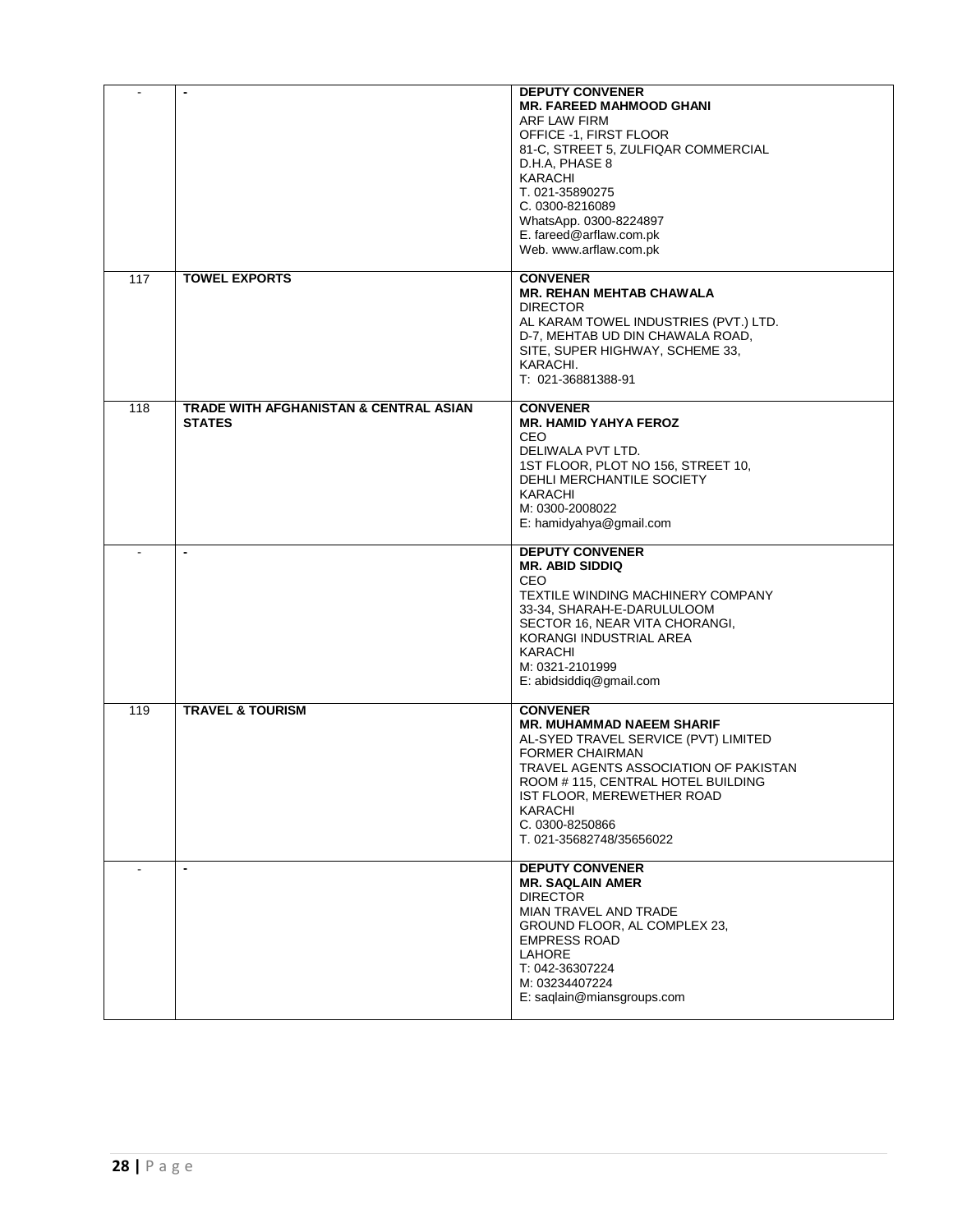|                |                          | <b>DEPUTY CONVENER</b><br><b>MR. MUHAMMAD NAVEED ZAMEER</b><br>CEO.<br>PRINCELY TRAVELS PVT LTD<br>15-16, SERVICES CLUB,<br>MEREWETHER ROAD<br><b>KARACHI</b><br>T: 021-35211081-84<br>M: 0300-8200994<br>E: naveed@princelytravel.com                                                                          |
|----------------|--------------------------|-----------------------------------------------------------------------------------------------------------------------------------------------------------------------------------------------------------------------------------------------------------------------------------------------------------------|
|                |                          | <b>DEPUTY CONVENER</b><br><b>MR. MUHAMMAD HAYYAN ZEESHAN</b><br><b>CEO</b><br>TM GROUP OF COMPANIES<br><b>TRAVEL MATE</b><br>M-10 B, MEZZANINE FLOOR,<br>PARK TOWERS, SHAHR E FIRDOUSI,<br><b>BLOCK 5, CLIFTON</b><br>KARACHI<br>T: 021-35293311, 111-800-500<br>C: 0300-8243400<br>E: hayyan@travelmate.com.pk |
|                |                          | <b>DEPUTY CONVENER</b><br><b>MR. OMAIR OMERSON</b><br><b>DIRECTOR</b><br><b>COSMOS TRAVELS</b><br>47-B-FIRST FLOOR, BLOCK-6<br>PECHS SHAHRAH-E-FAISAL<br><b>KARACHI</b><br>T: 009221-32415422<br>E: info@pk.fcm.travel                                                                                          |
|                |                          | <b>DEPUTY CONVENER</b><br><b>MR. FAREED MAHMOOD GHANI</b><br>ARF LAW FIRM<br>OFFICE -1, FIRST FLOOR<br>81-C, STREET 5, ZULFIQAR COMMERCIAL<br>D.H.A, PHASE 8<br>KARACHI<br>T. 021-35890275<br>C. 0300-8216089<br>WhatsApp. 0300-8224897<br>E. fareed@arflaw.com.pk<br>Web. www.arflaw.com.pk                    |
| $\blacksquare$ | $\overline{\phantom{0}}$ | <b>DEPUTY CONVENER</b><br><b>MR. SHAHZAD NOOR MOHAMMAD</b><br>CEO<br>PROGRESSIVE TRAVEL & TOURS<br>SUITE NO.11, 2 <sup>ND</sup> FLOOR<br>QSR-E-ZAINAB CLUB ROAD<br>KARACHI<br>C. 0301-8255258                                                                                                                   |
| 120            | <b>TYRE TRADE</b>        | <b>CONVENER</b><br><b>MR. MUHAMMAD SHAHID ANWAL</b><br>Proprietor<br><b>Lucky Corporation</b><br>106, Japan Plaza, M.A. Jinnah Road,<br>KARACHI<br>T: 021-32767670<br>M: 03321122201<br>E: shahid_lyc@hotmail.com; shahid@lycpakistan.com                                                                       |
|                | $\overline{\phantom{a}}$ | <b>DEPUTY CONVENER</b><br><b>MR. MUHAMMAD HASAN</b><br>Prorprietor<br>H.Q.A. Enterprises<br>1004, 10th Floor, Tower B, Saima Trade Towers<br>I.I. Chundrigar Road,<br>KARACHI<br>T: 021-32271811-14<br>E:hasan.qamar                                                                                            |
| 29   $P$ a g e |                          |                                                                                                                                                                                                                                                                                                                 |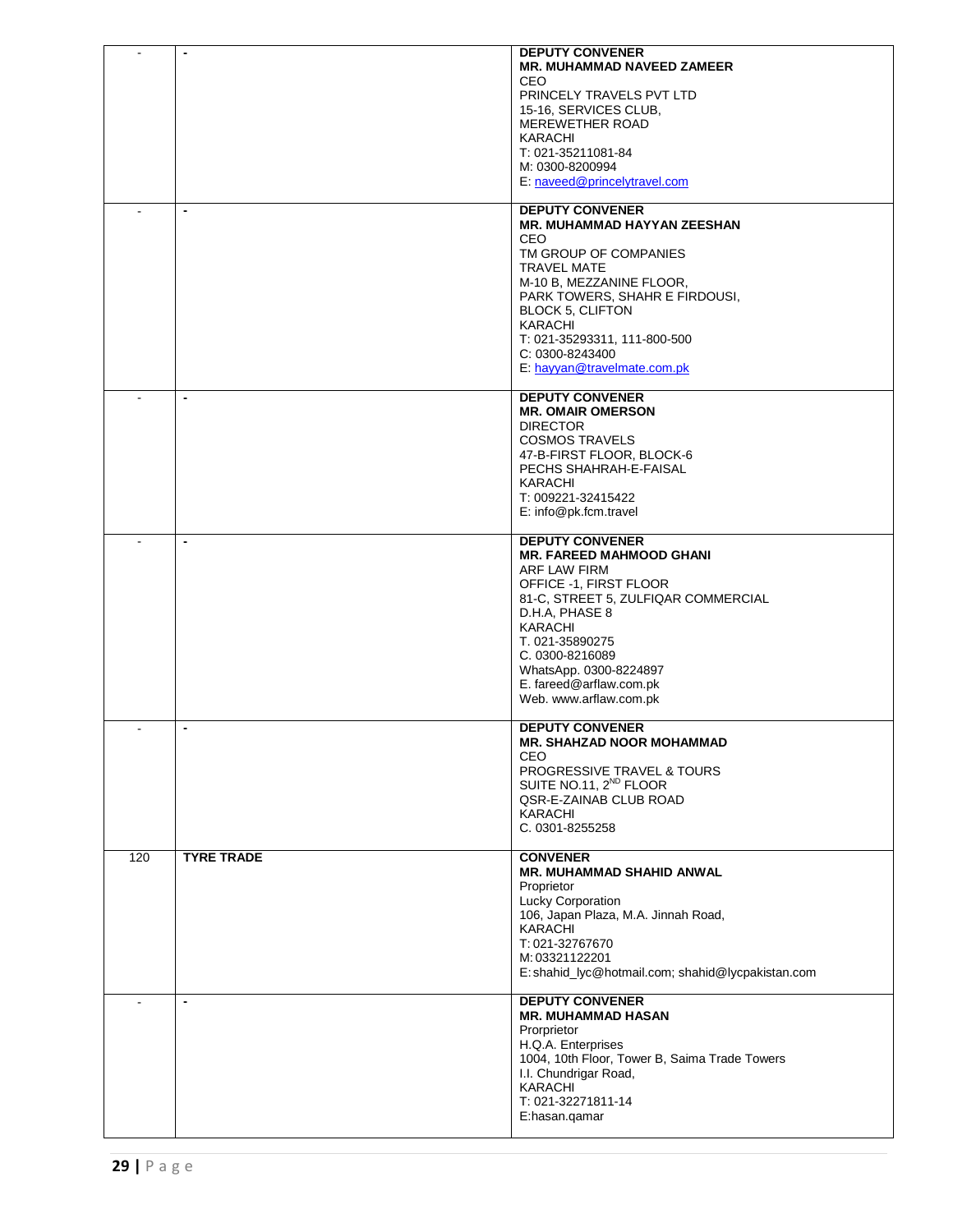| 121 | <b>UNO AFFAIRS</b>                | <b>CONVENER</b><br>DR. JAWAID AHMED QURESHI<br><b>CHIEF EXECUTIVE</b><br>NEWTON HEALTHCARE (PVT) LIMITED<br>P-83, PHASE VII, D.H.A.<br>OFF. KHAYABAN-E-MUHAFIZ<br>KARACHI<br>E. newtonhealthcare@gmail.com<br>C. 0321-8212515                                                                                                                               |
|-----|-----------------------------------|-------------------------------------------------------------------------------------------------------------------------------------------------------------------------------------------------------------------------------------------------------------------------------------------------------------------------------------------------------------|
| 122 | <b>URBAN DEVELOPMENT</b>          | <b>CONVENER</b><br><b>MR. OBAID SALEEM PATEL</b><br><b>MANAGING DIRECTOR / CEO</b><br><b>BASIC CONSTRUCTION CO.</b><br>BUNGLOW NO. 112, BLOCK A<br>SINDHI MUSLIM COOPERATIVE HOUSING SOCIETY<br><b>MAIN SHAHRAH-E-FAISAL</b><br>KARACHI<br>T. 021-34558161/34014131/34014132<br>C. 0301-8202370<br>E. obaidpatel@gmail.com<br>E. obaidpatel@bismagreens.com |
| 123 | <b>VACCINES &amp; BIOLOGICALS</b> | <b>CONVENER</b><br><b>DR. TASMIA ABEER BILLO</b><br><b>PARTNER</b><br><b>HOSPITAL SERVICES &amp; SALES</b><br>13-C, BLOCK-6, P.E.C.H.S,<br>OFF SHAHRA-E-FAISAL<br>KARACHI<br>T. 021-34521629<br>M. 0313-2288127<br>E. tasmia.billoo@sms-pakistan.com                                                                                                        |
|     | $\blacksquare$                    | <b>DEPUTY CONVENER</b><br><b>MR. USMAN GHANI</b><br><b>SENIOR PHARMACIST</b><br>SIND MEDICAL STORES<br>13 B, BLOCK 6, P.E.C.H.S<br>KARACHI<br>C. 0300-8271532<br>T. 021-34520035-7<br>E. info@sms-pakistan.com                                                                                                                                              |
| 124 | <b>WTO AFFAIRS</b>                | <b>DEPUTY CONVENER</b><br><b>HAKEEM MUHAMMAD USMAN SHEIKH</b><br>CHIEF EXECUTIVE,<br><b>MARHABA LABORATORIES</b><br>142- MAIN INDUSTRIAL ESTATE TOWNSHIP<br>LAHORE<br>M. 0333-4237370<br>T: 042-35118679<br>E: export@marhaba.com.pk                                                                                                                        |
| 125 | <b>YARN TRADING</b>               | <b>CONVENER</b><br><b>MR. MUHAMMAD FARHAN ASHRAFI</b><br><b>PROPRIETOR</b><br>U.T. INTERNATIONAL,<br>21-B, 1ST FLOOR TEXTILE PLAZA,<br>M.A JINNAH ROAD<br>KARACHI<br>C. 0321-8209988<br>E. farhan_ut@hotmail.com                                                                                                                                            |
| 126 | <b>YOUNG ENTREPRENEURS</b>        | <b>CONVENER</b><br><b>MR. JETENDAR KUMAR BADLANI</b><br><b>PARTNER</b><br>SPT FOODS<br>OFFICE NO. 703, QM HOUSE, ELANDER ROAD<br>OPPOSITE SHAHEEN COMPLEX<br>KARACHI<br>T. 021-32212307<br>C. 0334-3858845                                                                                                                                                  |